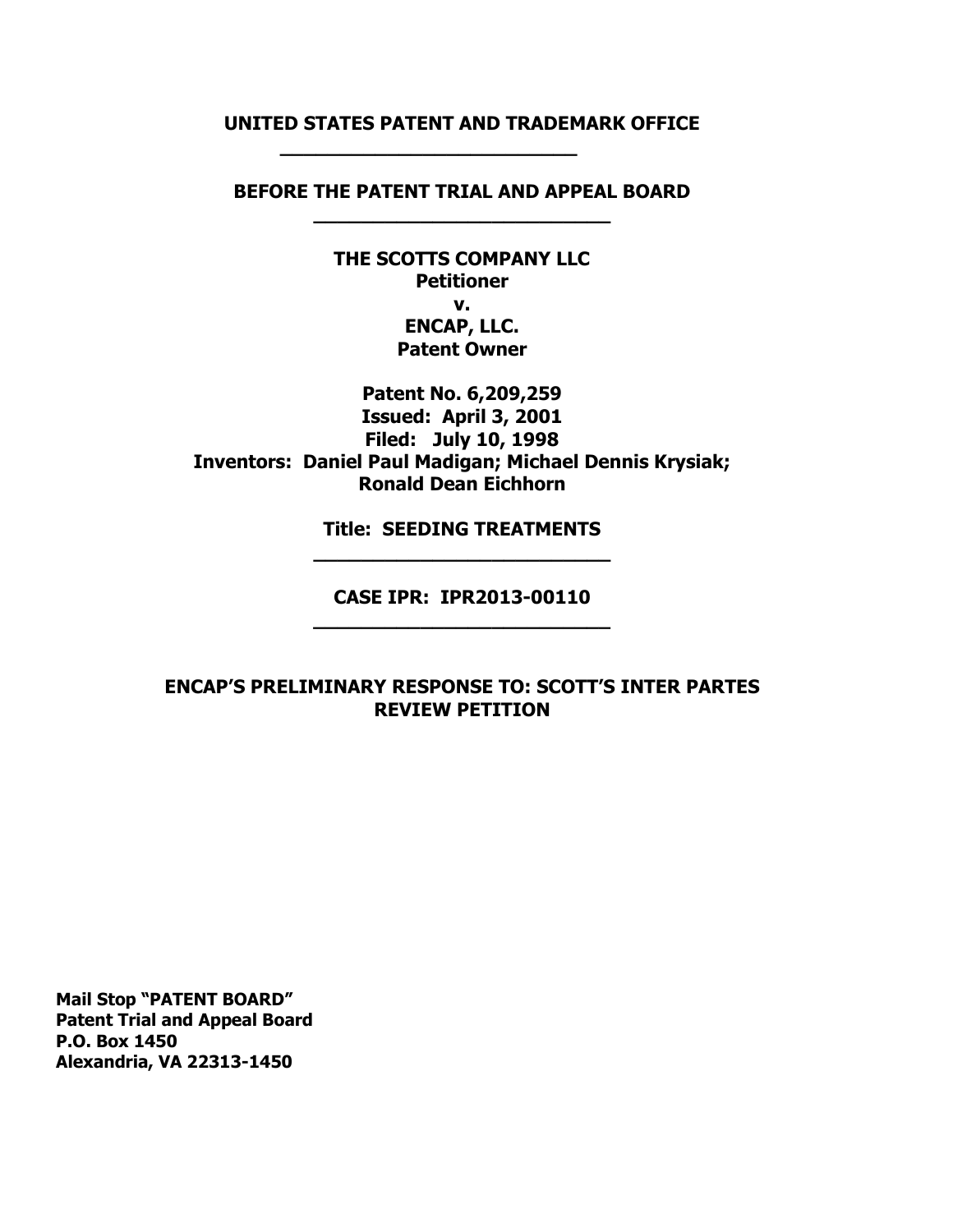# **TABLE OF CONTENTS**

| <b>Encap LLC's Preliminary Response to Scotts' Inter Partes</b>                                                                              |
|----------------------------------------------------------------------------------------------------------------------------------------------|
| Scotts Improperly Filed a Response to its Ex Parte Reexamination<br>of the '259 Patent and Not a Proper Inter Partes Review Petition 2       |
| Scotts already decided their desired course of action on March 9, 20125                                                                      |
|                                                                                                                                              |
|                                                                                                                                              |
| Scotts has not filed the petition within the one year period since it<br>had notice of the litigation several months prior to being served 9 |
|                                                                                                                                              |
|                                                                                                                                              |
| Petition lacking substantive argument for unpatentability 11                                                                                 |
|                                                                                                                                              |
|                                                                                                                                              |
|                                                                                                                                              |
|                                                                                                                                              |
|                                                                                                                                              |
|                                                                                                                                              |
|                                                                                                                                              |
|                                                                                                                                              |
|                                                                                                                                              |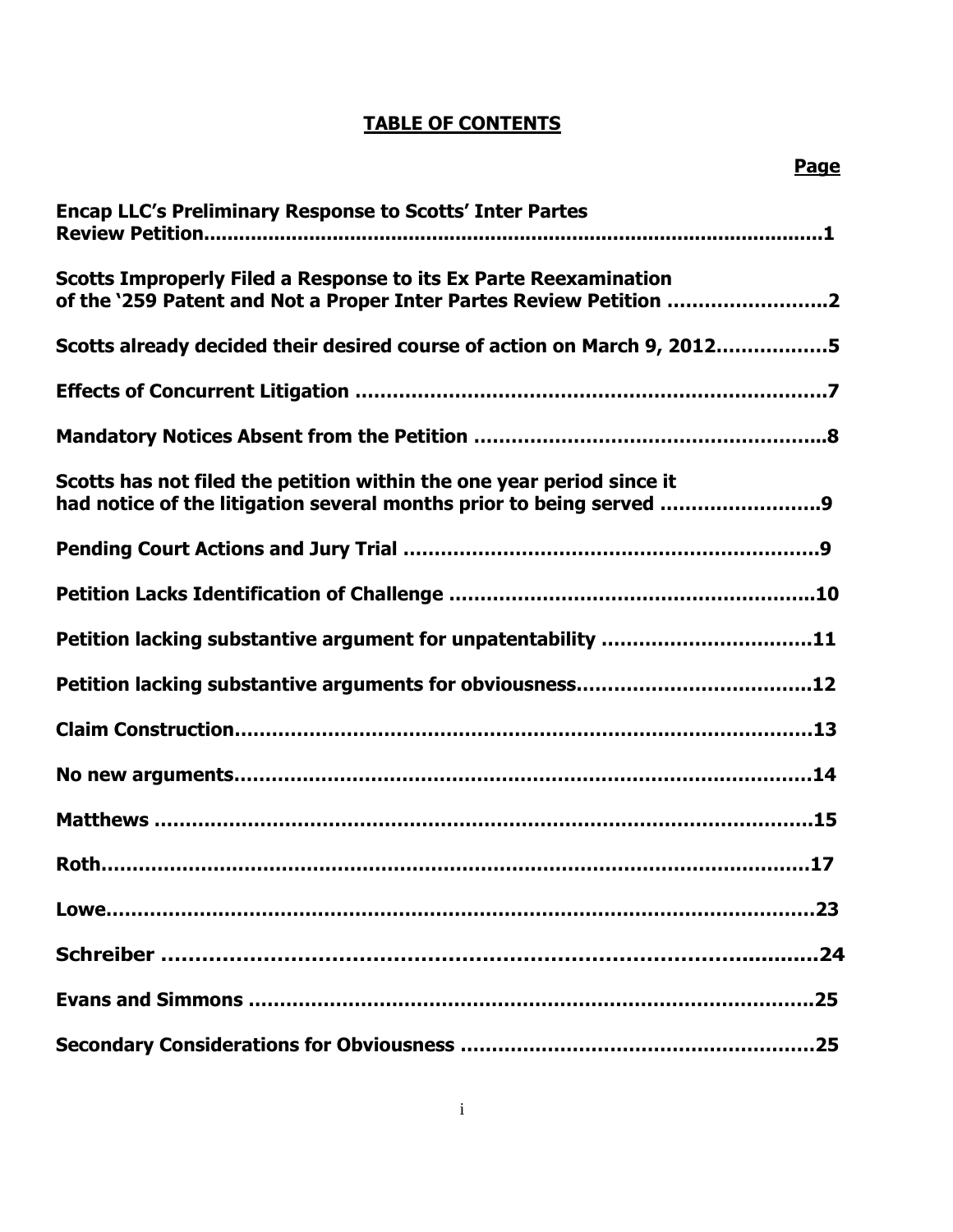# **TABLE OF CONTENTS**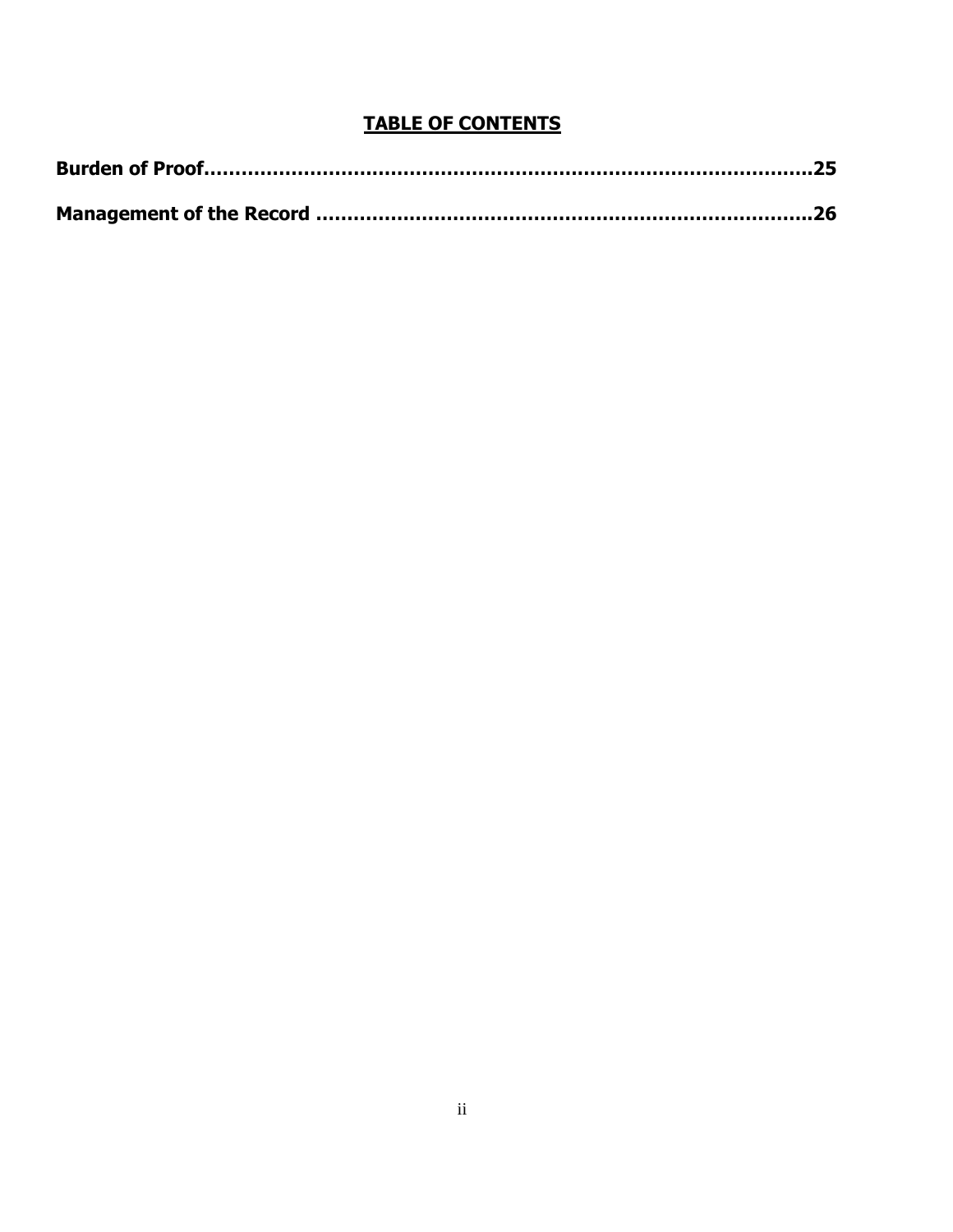#### **Encap LLC's Preliminary Response to Scotts' Inter Partes Review Petition**

Pursuant to §42.107, Encap, LLC ("Encap") respectfully submits this preliminary response to the Petition for Inter Partes Review ("Petition") filed by The Scotts Company, LLC ("Scotts") to the United States Patent and Trademark Appeals Board ("PTAB") pursuant to 35 U.S.C § 314 to initiate review of U.S. Patent No. 6,209,259 ("'259 Patent"), owned by Encap,. For the reasons set forth below, Scotts' Petition for Inter Partes Review should not be granted and the Petition should be dismissed in its entirety.

First, pursuant to § 42.108c, [i]nter partes review shall not be instituted for a ground of unpatentability unless the Board decides that the petition supporting the ground would demonstrate that there is a reasonable likelihood that at least one of the claims challenged in the petition is unpatentable." Scotts failed to meet this burden of proof. Scotts failed to demonstrate a reasonable likelihood that it will prevail with proving that any challenged claim of the '259 patent is unpatentable under 35 U.S.C. § 102 or § 103. Indeed Scotts did not establish the relevance of the prior art references it cited against the '259 Patent.

Second, Encap's '259 Patent is the subject of the pending Ex Parte Reexamination Control No. 90/012,183. Scotts requested that Ex Parte Reexamination on March 9, 2012, over thirteen months ago. Scotts' Petition for Inter Partes Review is essentially an improper tactical maneuver by Scotts to participate in the Ex Parte Reexamination of the '259 Patent, which it cannot not do. Now, in the eleventh hour of the Ex Parte Reexamination proceeding, apparently anticipating the issuance of a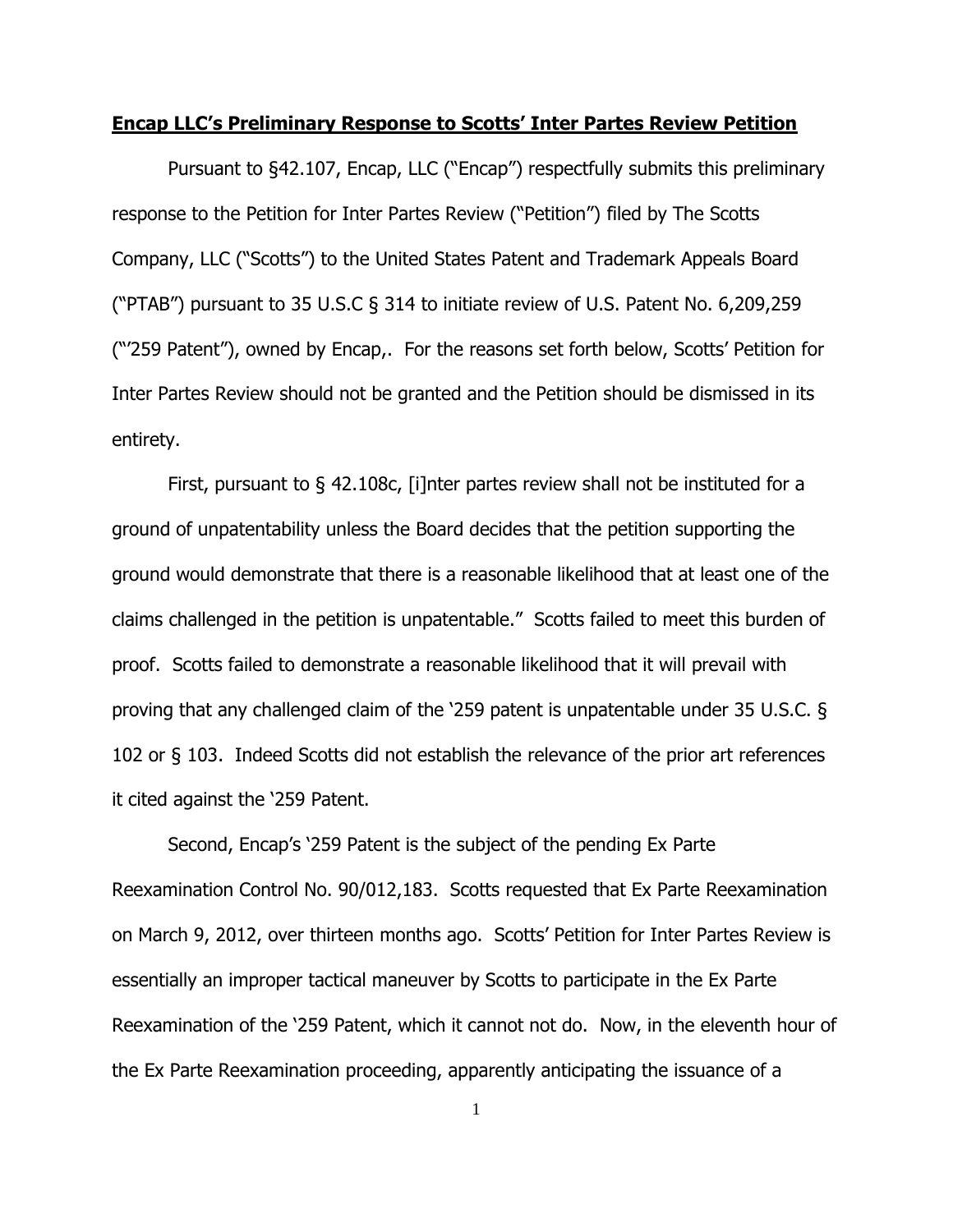reexamination certificate for the '259 Patent, Scotts seeks to derail the reexamination and have the examination of the '259 Patent claims start all over again, with basically the same prior art references, and the same arguments.

## **Scotts Improperly Filed a Response to its Ex Parte Reexamination of the '259 Patent and Not a Proper Inter Partes Review Petition**

The rules governing reexamination proceedings unequivocally provide that a third party requester is excluded from participating in the Ex Parte Reexamination proceeding. Pursuant to 37 C.F.R. §1.535 "[t]he third party requestor is not permitted to file any further papers after its initial filings, and any other papers will not be considered and returned to the requester." Under 37 C.F.R. §1.550(g), [t]he active participation of the Ex Parte Reexamination requester ends with the reply pursuant to 1.535, and no further submissions on behalf of the reexamination requester will be acknowledged or considered. Further, no submissions on behalf of any third parties will be acknowledged or considered unless such submissions are: 1) in accordance with 1.510 or 1.535; or 2) entered in the patent file prior to the date of the order for Ex Parte Reexamination pursuant to 1.525."

Here, Scotts has blatantly violated the rules governing Ex Parte Reexamination proceedings under the guise of filing a petition for Inter Partes Review of the '259 Patent. Tellingly, in a veiled attempt to circumvent the reexamination rules, throughout its Petition for Inter Partes Review, Scotts improperly responded to submissions in the Ex Parte Reexamination of the '259 Patent, including Encap's responses to Office Actions, Declarations, filed by Encap, and additional new claims that Encap filed in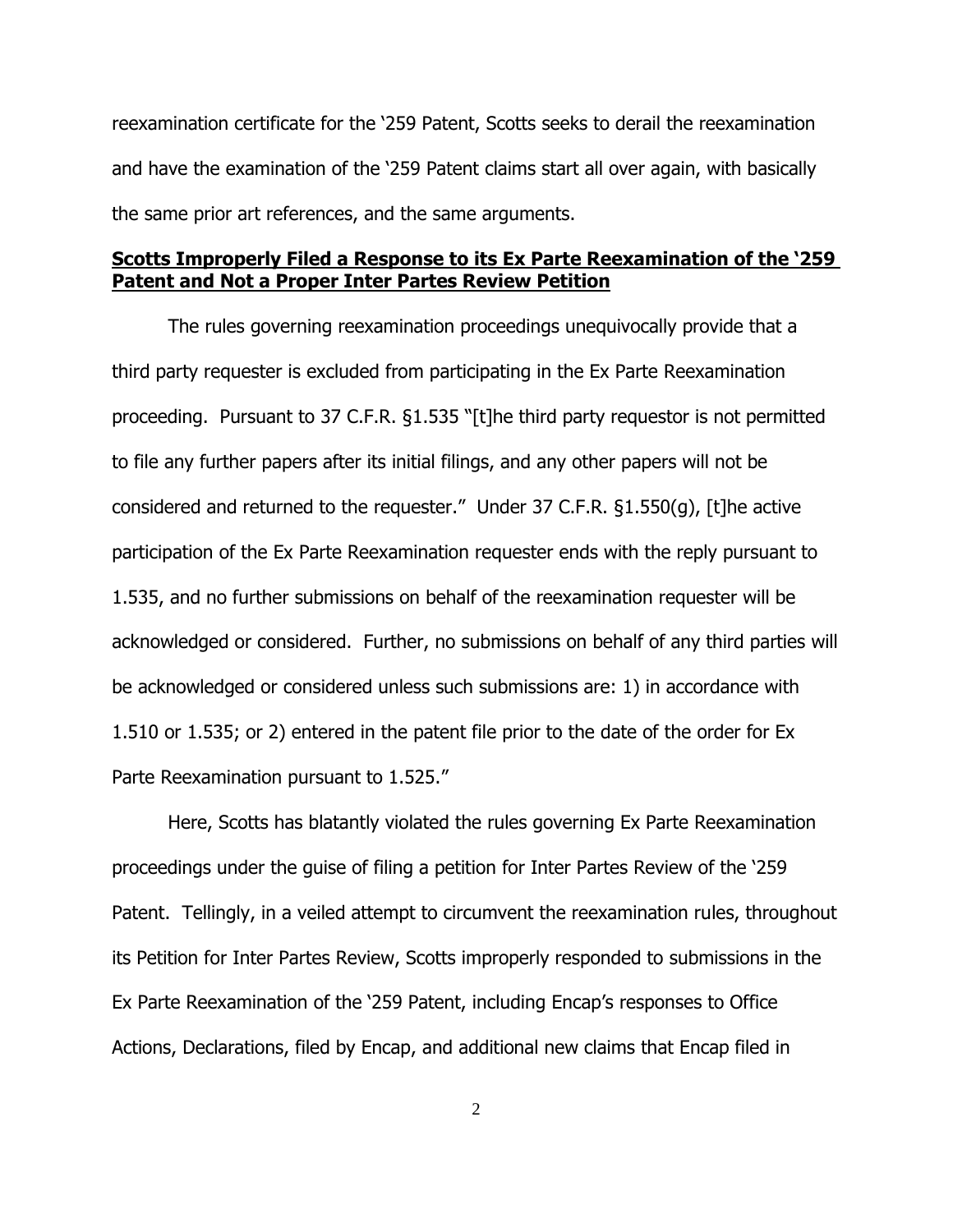response to the Ex Parte Reexamination of the '259 Patent requested by Scotts. Clearly Scotts has wrongly attempted to interject and participate in the Ex Parte Reexamination of the '259 Patent, conduct that is clearly prohibited under the rules governing Ex Parte Reexamination.

The '259 patent has fourteen claims. All other claims referred to by Scotts in the Petition for Inter Partes Review are newly added claims by Encap in the Ex Parte Reexamination. In the Petition, Scotts has improperly argued against the new claims Encap has added to the '259 Patent during the Ex Parte Reexamination. (See Petition pgs 18-32). In fact, Scotts stated in the Petition that the Evans patent is being cited against the '259 Patent because Encap in the Ex Parte reexamination added claims to "water holding properties" (Id. At p. 42). A reexamination certificate has not been issued yet. As such, Scotts clearly has no right to challenge any claims added during the Ex Parte Reexamination.

Pursuant to the MPEP, Encap has the right to modify any and all claims of the "259 Patent through the Ex Parte Reexamination process. The Reexamination Unit has already favorably responded to such proposed/potential limitations by Encap with respect to the '259 Patent, and is presently considering further clarifications made by Encap on these limitations. Encap has the right to proceed with these discussions with the Reexamination Unit, in which the initial claims and the added claims are being examined and discussed with the Examiner in the Ex Parte Reexamination. Moreover, based on what happens in the Ex Parte Reexamination, the Inter Partes Review may be moot.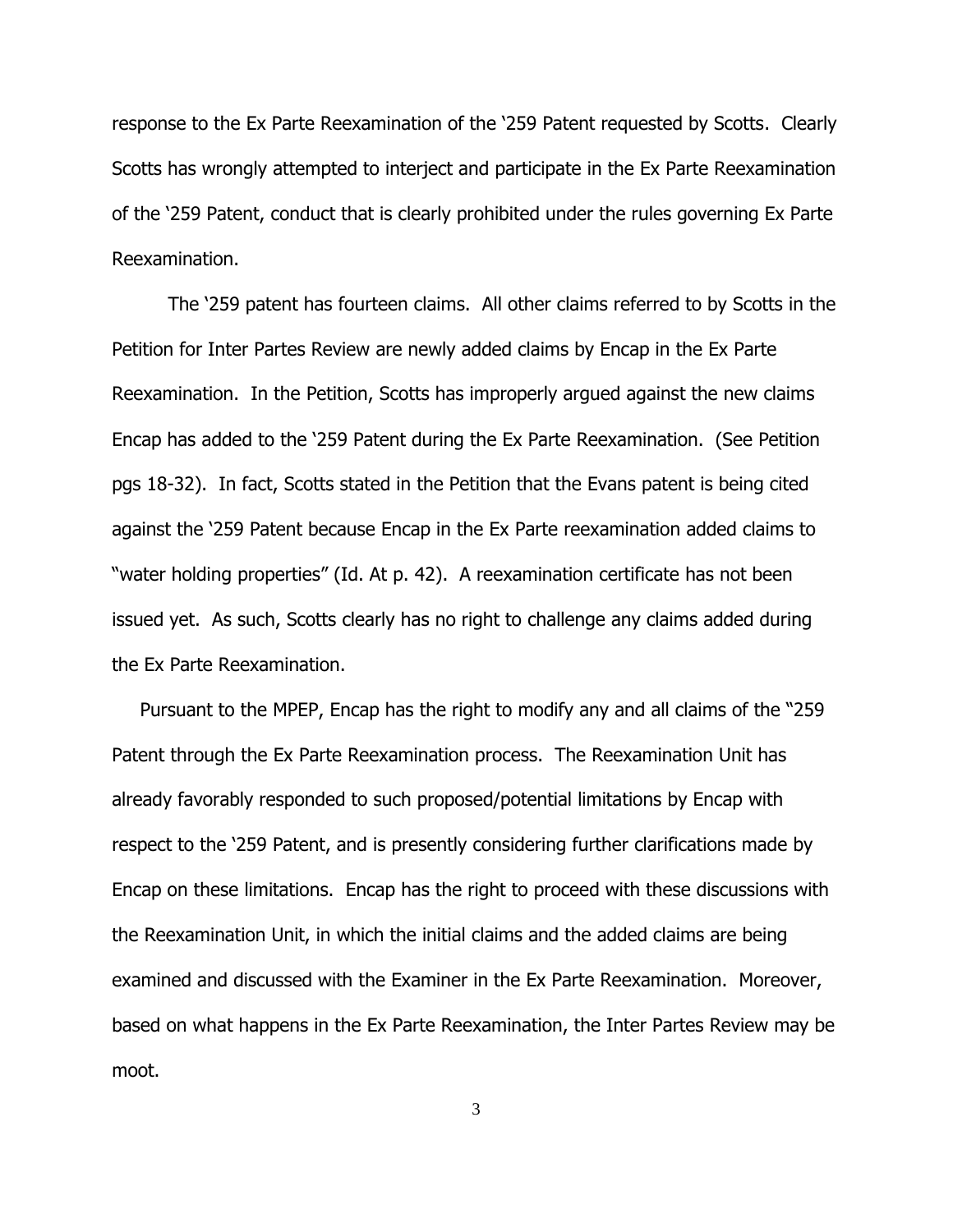The current Ex Parte Reexamination of the '259 Patent is being completed in an expeditious and timely fashion. The Federal Register, Vol. 77, No. 157, Part V, dated August 14, 2012 states that matters relating to Ex Parte reexamination proceedings fall outside the jurisdiction of the Board and thus are treated separately, except as ordered by the Board.

Scotts filed an Ex Parte Reexamination on March 12, 2012. Three (3) of the prior art references cited by Scotts in the Ex Parte Reexamination, all of which were overcome by Encap in the original prosecution of the '259 patent, are once again being asserted by Scotts in its Request for Inter Partes Review. Moreover, Scotts had knowledge of the other references it identifies in its Petition, as those references were before the USPTO during the initial examination of the application leading to the '259 Patent. Tellingly, Scotts could have filed this action in September of 2012, but instead waited until January 11, 2013, after the Examiner had made a final decision during the reexamination, and after Encap, the patent owner, had added new claims to the '259 Patent. Encap was making headway in the Ex Parte Examination to having claims allowed. Scotts should not be granted a second bite at the apple by challenging Encap's '259 Patent with basically the same references and same arguments that it presented during the Ex Parte Reexamination.

Therefore, Encap respectfully requests that the Reexamination Unit be allowed to rule in favor of allowing the henceforth commenced Ex Parte Reexamination of Encap's '259 Patent to proceed, and that the Petition be rejected.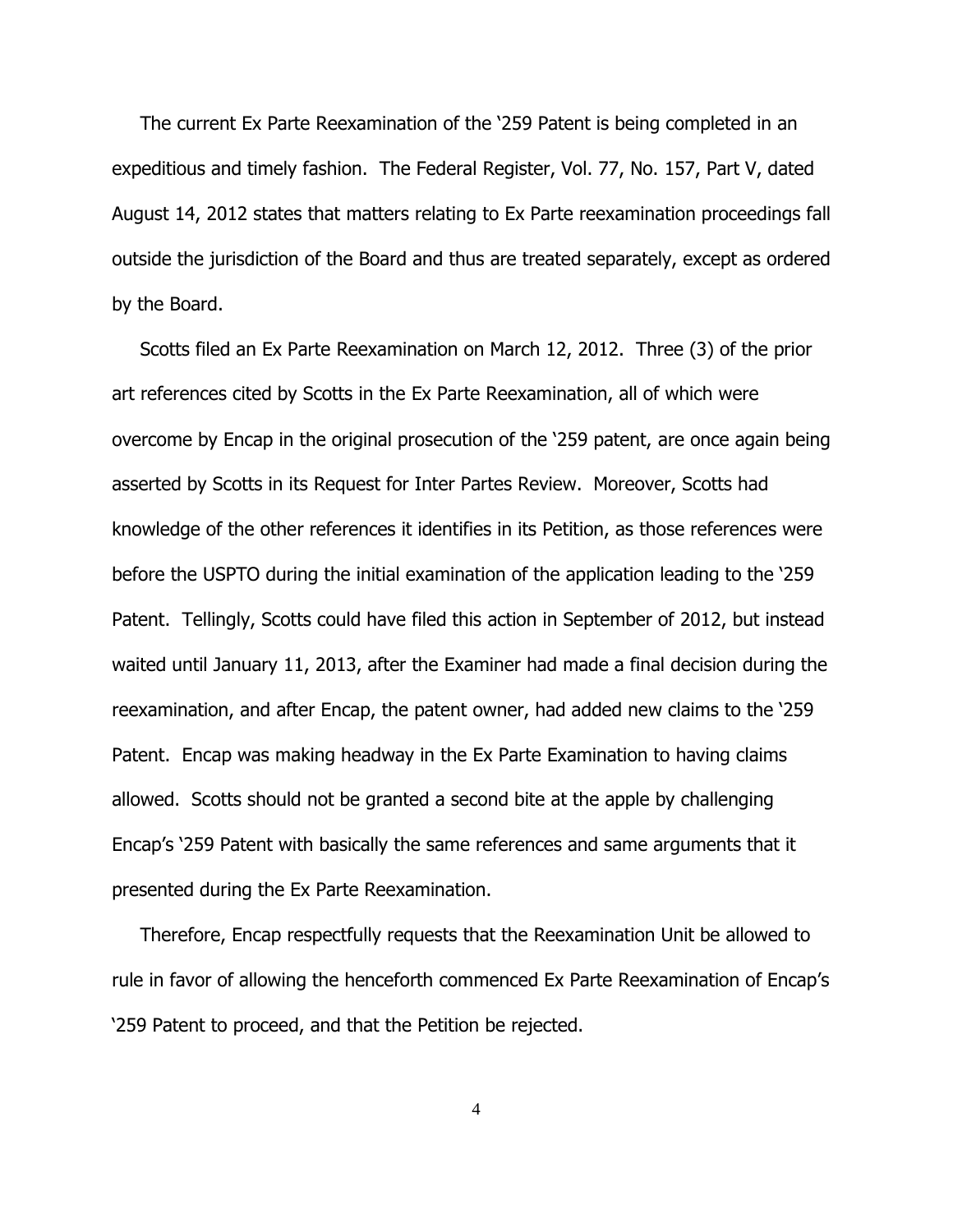#### **Scotts already decided their desired course of action on March 9, 2012**

- 1) On March 9, 2012, Defendants filed an Ex Parte Reexamination on the '259 Patent. In deciding to Request an Ex Parte Reexamination, The Scotts Company:
	- a) Elected to challenge the validity of the '259 patent under 35 U.S.C §§ 302-307 and 37 C.F.R. 510-570 (Ex Parte Reexamination), rather than under 35 U.S.C. §§ 311-319 and 37 C.F.R. 41.1-.80, 42.100-.123 (Inter Partes Review). Congress introduced Ex Parte Reexamination in 1980 to provide a vehicle for a third party to obtain reexamination of a patent. Ex Parte Reexamination of patents, and the procedures for the same, were established by Congress to serve as an expedited, low-cost alternative to patent litigation for reviewing only certain aspects of patent validity.
		- i) 37 CFR 1.501 and 1.502 provide for Ex Parte Reexamination of patents. Pursuant to these rules, a third party may submit to the USPTO prior art consisting of patents or printed publications that it contends are pertinent to the patentability of any claim of a patent, and request reexamination of any claim in the patent on the basis of the cited prior art. Consistent with 35 U.S.C. §§ 302–307, Ex Parte Reexamination rules provide a different threshold for initiation, require the proceeding to be conducted by an examiner with a right of appeal to the Patent Trial and Appeal Board, and allow for limited participation by third parties.
		- ii) All Ex Parte Reexamination proceedings, including any appeals to the Board of Patent Appeals and Interferences, will be conducted with special dispatch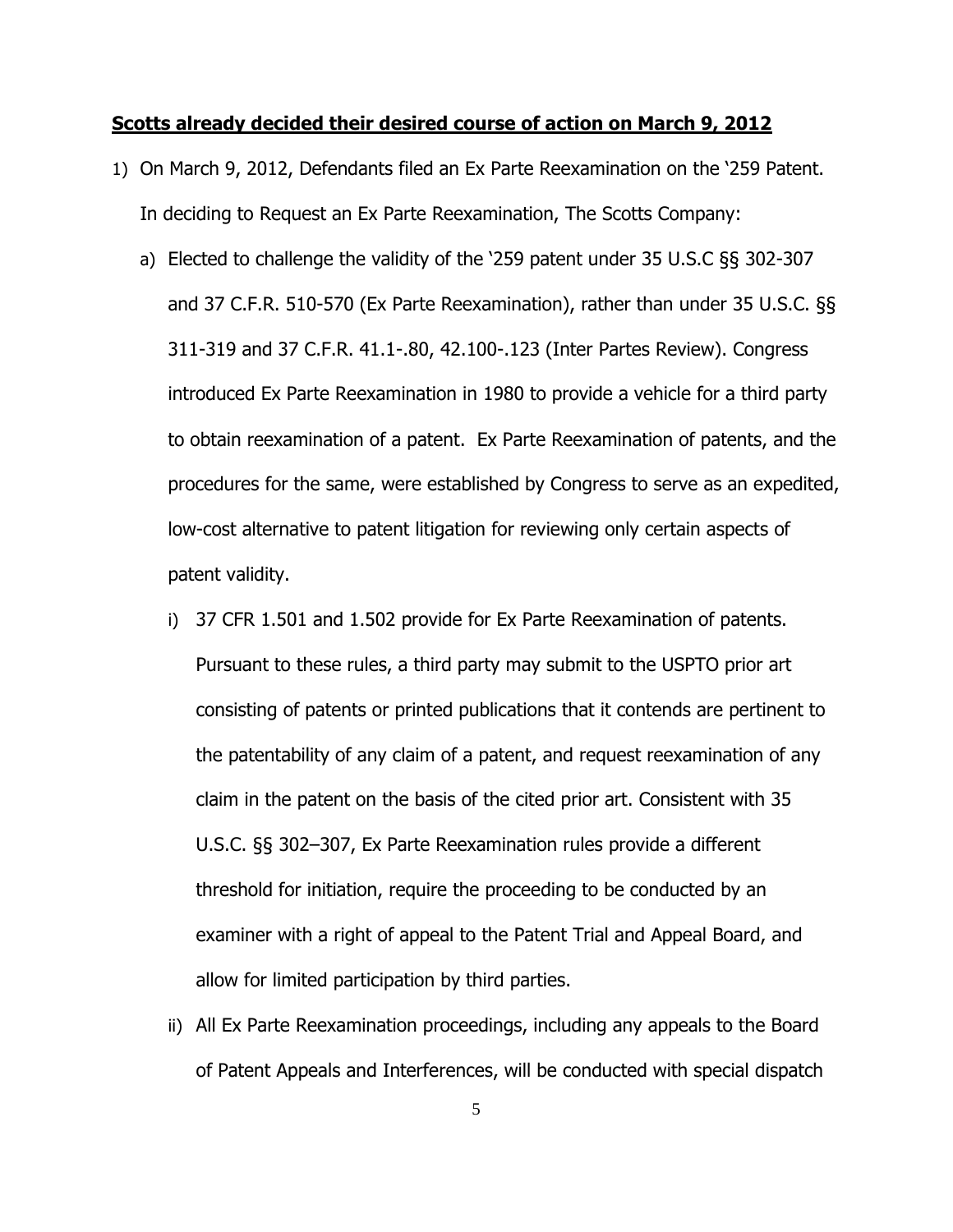within the Office. After issuance of the Ex Parte Reexamination order and expiration of the time for submitting any responses, the examination will be conducted in accordance with §§ 1.104 through 1.116 and will result in the issuance of an Ex Parte Reexamination certificate under § 1.570.

- b) Elected to utilize a lower burden of proof standard of evaluation and consideration by the USPTO for unpatentability. Whereas Ex Parte Reexamination only requires that a "Substantial New Question of Patentability" be raised, the Inter Partes Review institutes a higher standard Scotts chose to avoid – a reasonable likelihood that the petitioner will prevail on at least one claim.
- c) Elected to utilize a reexamination process that does not allow the Requestor's input beyond the initial Request, thereby selecting a process that was less costly and time consuming.
- d) Elected to utilize a timeframe that is different (in some ways more expeditious) than the Inter Partes Review.
- e) Elected to allow over 10 months of action to occur at the Reexamination Unit before submitting its Petition for Inter Partes review. This resulted in significant resources being invested by both Encap and the USPTO. Scotts' course of conduct should be viewed as intended to harass or cause unnecessary delay or unnecessary increase in the cost of the proceedings.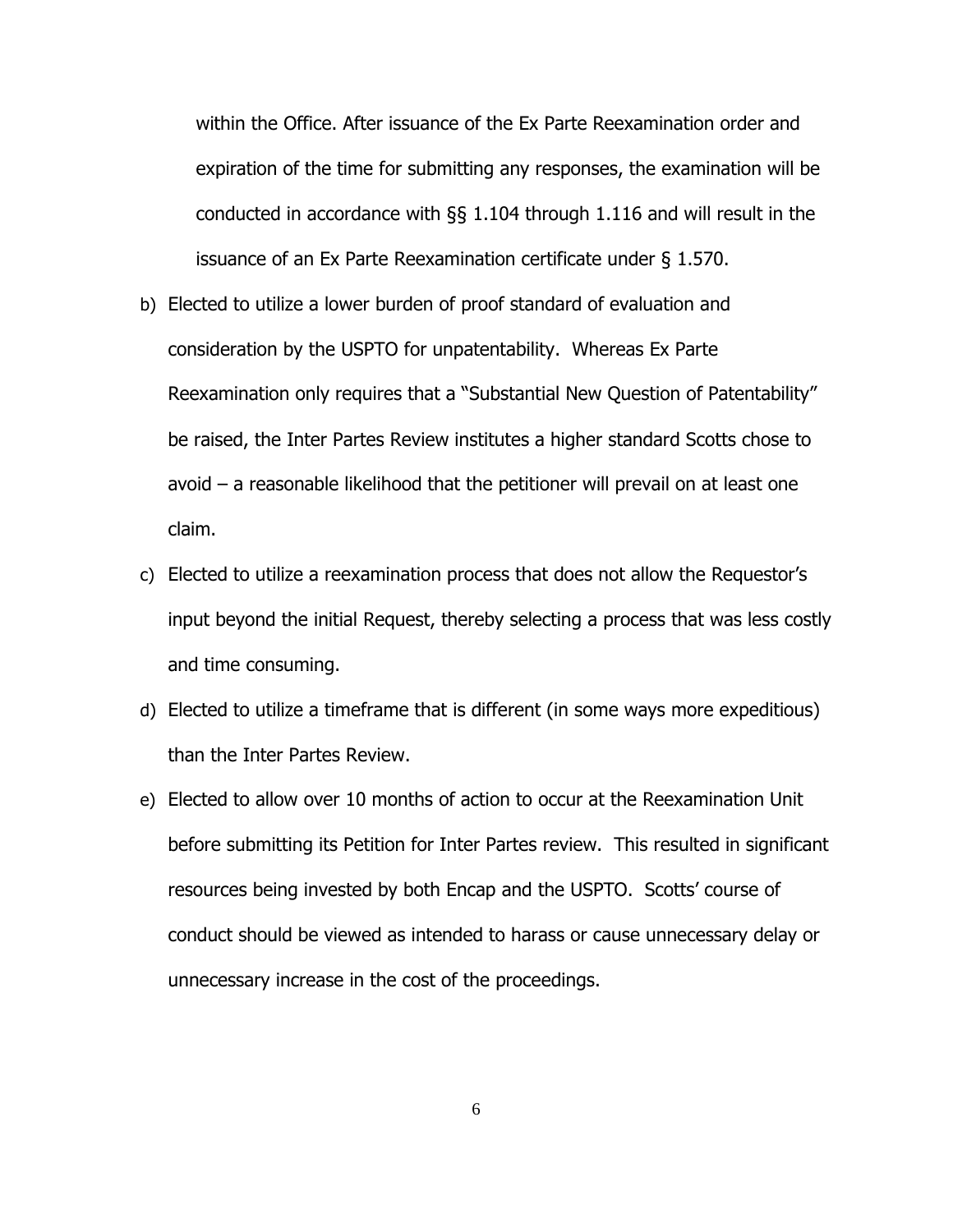- f) Elected to forgo the opportunity to request document requests, interrogatories, depositions, and a trial, in lieu of the stream lined Ex Parte Reexamination they requested.
- g) Elected to leave The Scotts Miracle-Gro and OMS Investments out of the Ex Parte Review by not including them as "Real Parties of Interest".
- h) Elected to comply with the requirements that they could no longer respond to the Office on related prior art matters cited in their Ex Parte Reexamination, beyond their initial, allowable response.
- i) Elected to comply with the understanding that, once ordered, a reexamination proceeding will normally be conducted to its conclusion.
- 2) Therefore, Encap respectfully requests that the Petition requesting Inter Partes Review for Encap's '259 Patent be rejected in its entirety.

## **Effects of Concurrent Litigation**

1) Time is of the essence. The Petitioner continues to sell hundreds of millions of dollars of infringing products each year. At the present time, the litigation is stayed pending the resolution of the '259 Ex Parte Reexamination, which is proceeding well. The effects of a newly instituted Inter Partes Review will delay all matters relating to the related patent infringement issues, and cause undue harm and financial hardship to Encap.

2) Irreparable Harm. The ability for a small, innovation company such as Encap to endure an added delay by the institution of an Inter Partes Review, after it has already endured much of the Ex Parte Reexamination process, and then be forced to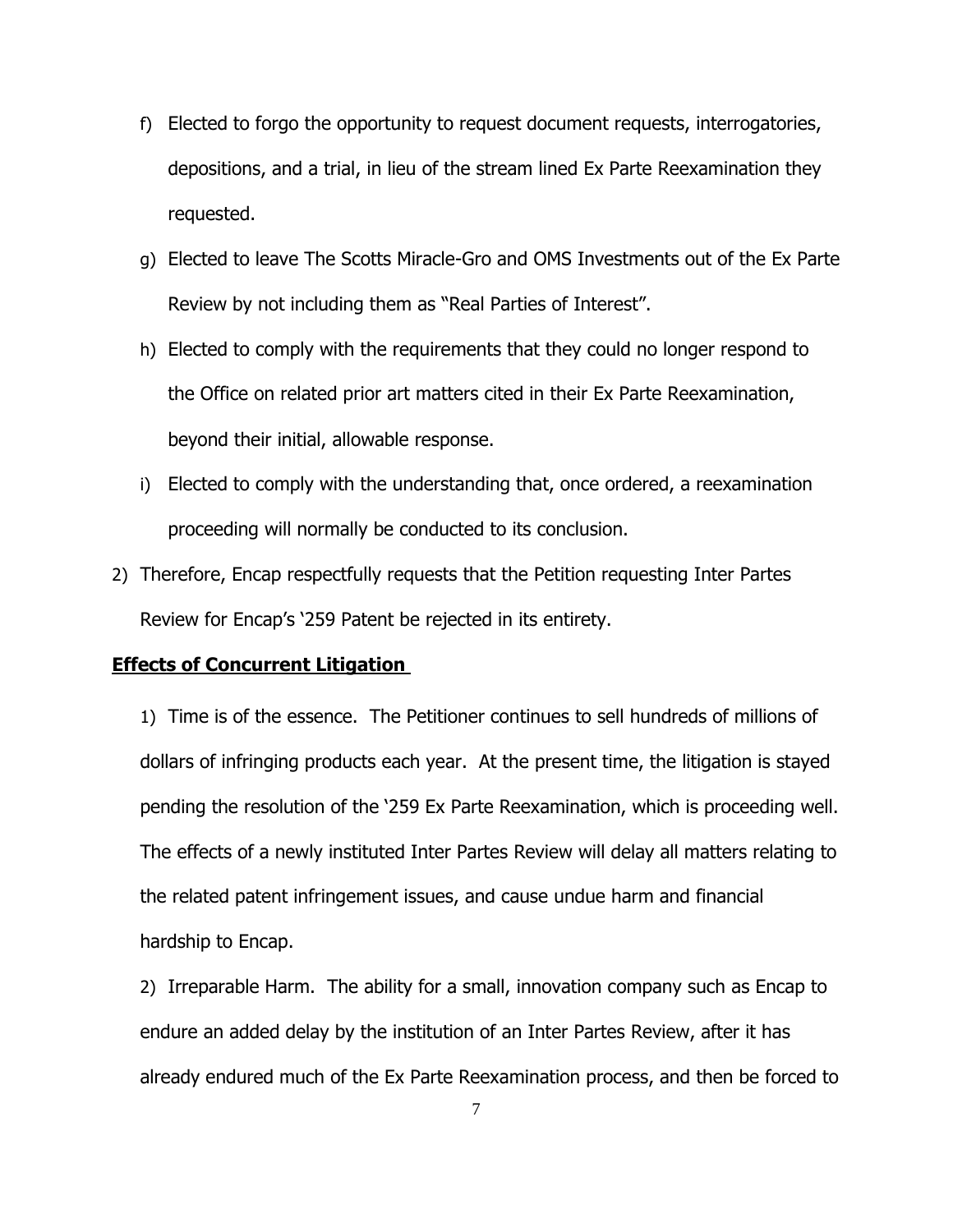withstand the large costs and time required to proceed with a trial at the Patent Office, and then once again in the civil suit would be unjust and cause irreparable harm to Encap and its customers.

3) Concurrent Office Actions: After the request for reexamination, including the entire fee for requesting reexamination, is received in the Office, no abandonment, withdrawal, or striking of the request is possible, regardless of who requests the same. (MPEP § 2286). This is true with the current Ex Parte reexamination filed by Scotts.

4) Harassment or Delay: When faced with the specter of multiple reexamination requests, a patent owner may consider filing a petition with the USPTO arguing that subsequent reexamination requests are being filed for the purposes of harassment or to delay prosecution of a pending request. Encap believes such potentially motivational factors and actions taken by Scotts in the filing of this Petition for Inter Partes review should be seriously considered in the Boards decisions.

5) Therefore, Encap respectfully requests that the Petition for Inter Partes Review be rejected.

#### **Mandatory Notices Absent from the Petition**

The Petition failed to set forth a number of mandatory notices required under the duty of candor and good faith. The following mandatory notices were absent from the Petition: On March 9, 2012, The Scotts Company, LLC filed a Request for Ex Parte Reexamination for Encap's '259 Patent, only identifying itself, Scotts, as the "real party of interest." Thus, Scotts elected to leave The Scotts Miracle-Gro and OMS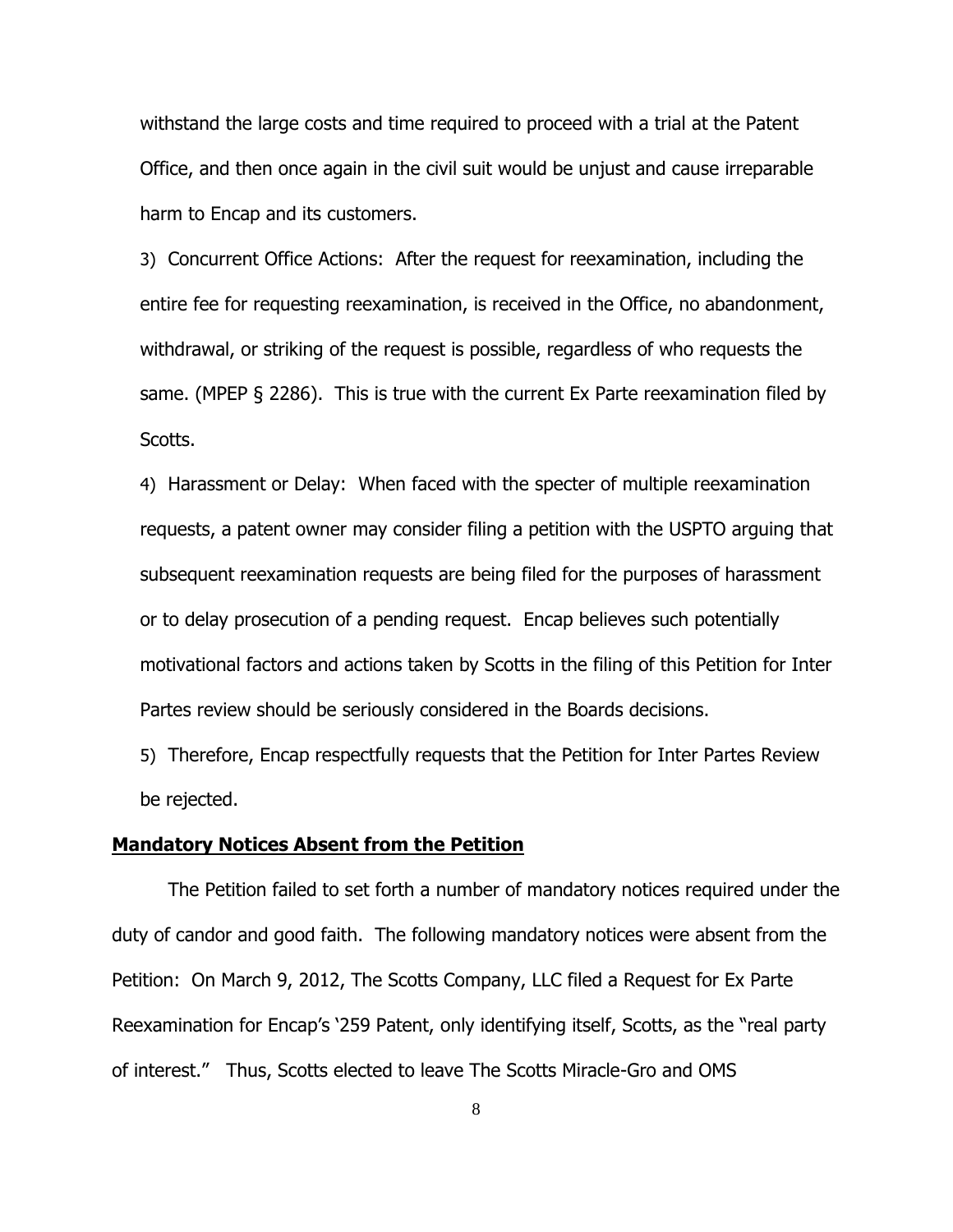Investments out of the Ex Parte Reexamination by not including those companies as "Real Parties of Interest." However, on January 11, 2013, Scotts filed the Petition for Inter Partes Review, identifying Defendants (The Scotts Miracle-Gro Company, LLC, OMS Investments, Inc., and The Scotts Company) as the "real parties of interest".

According to the Inter Partes Review rules, Scotts must provide the names of the "real parties of interest" on the petition or be denied the petition.

## **Scotts has not filed the petition within the one year period since it had notice of the litigation several months prior to being served.**

On July 18, 2011, Encap filed a Complaint against The Scotts Miracle-Gro Company, LLC, OMS Investments, Inc., and The Scotts Company (collectively the "Defendants") alleging, inter alia, that Defendants' products infringe the claims of a number of Encap patents including Encap's '259 Patent. In addition to filing the Complaint, Encap notified Scotts of Scotts alleged infringement of Encap's '259 Patent more than one year in advance of Scotts' submittal of the Petition during several in person discussions between the parties.

#### **Pending Court Actions and Jury Trial**

During the Wisconsin litigation, on March 12, 2012, Defendants filed a motion to stay the litigation pending reexamination of all three Encap patents including the Ex Parte Reexamination '259 Patent asserted against Defendants in the action. On August 31, 2012, the Court granted Defendants' motion to stay the action with respect to the issues of patent infringement, despite the fact that the United States Patent and Trademark Office ("USPTO") had denied one of the three reexamination requests filed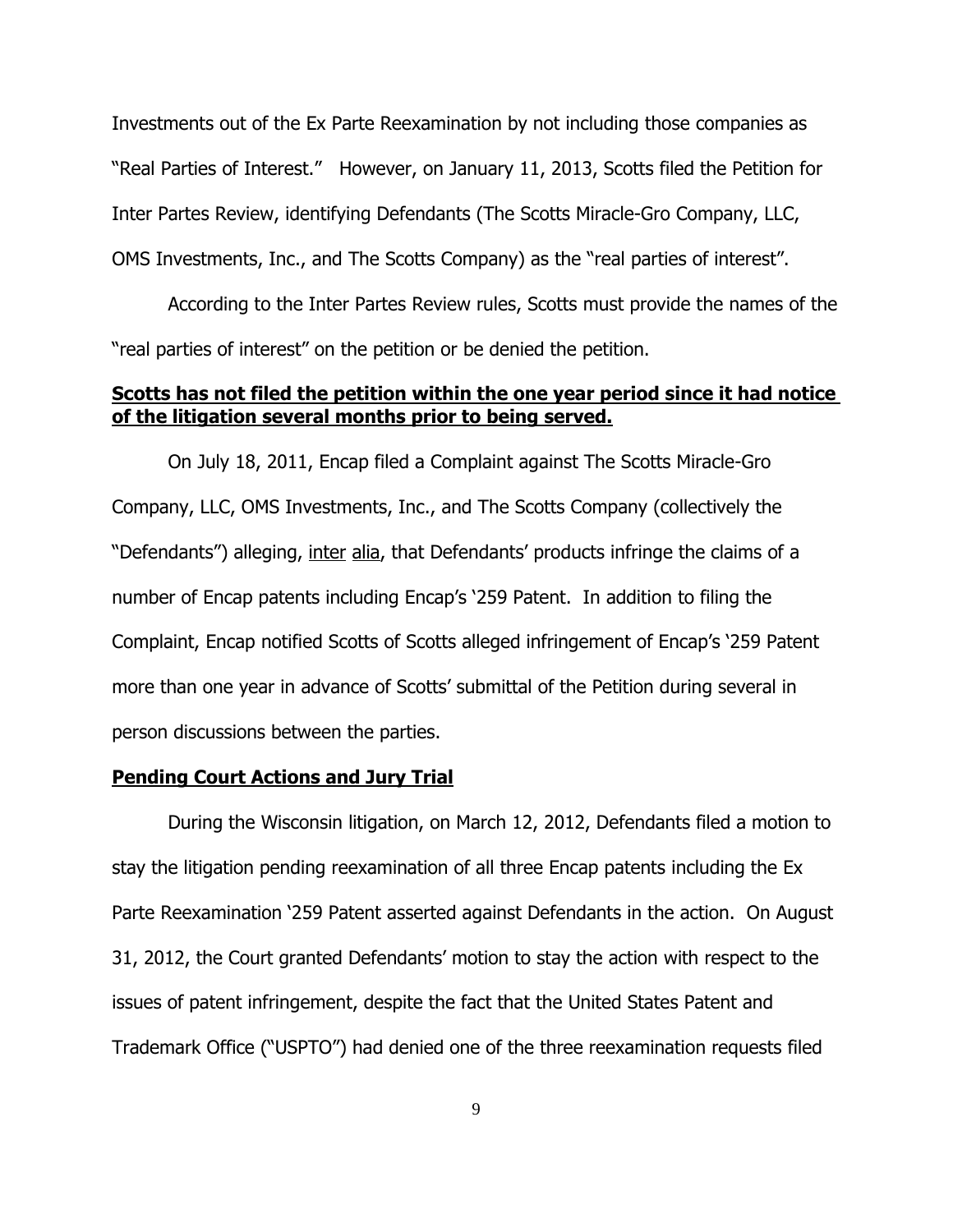by Defendants. In its Order, the Court stated: "The parties are directed to notify the Court when the PTO issues its decision on re-examination or if circumstances change materially such that the stay may be lifted."

## **Petition Lacks Identification of Challenge**

- 1) Scotts failed to set forth adequate evidence of specific constructions for terms in the claims at issue. Instead, Scotts merely cited a single reference or two wherein the claim terms were referenced in the specification. Significantly, the meaning of the terms is critical in determining whether the prior art references disclosed the particular limitation of a claim.
- 2) Scotts is required to provide a statement of the precise relief requested for each claim challenged.

a) When considering the construction of the claims based on the specification, Roth's chemical carrying, film coated seed patent is rendered immaterial; Matthew's symmetrically round, hard-coated, ease-in-handling coated seed is rendered immaterial; Roth in view of Lowe's product that is nothing more than an agglomeration of material without a specialized seed center is rendered immaterial; Schreiber, Schreiber in view of Roth, and Schreiber in view of Lowe wherein Schreiber is engineered to create a germination delay are rendered immaterial; Evans is a dry, dusted product, and therefore rendered immaterial; and Simmons is a thin powdered layer of dry material utilizing latex as a binder is also rendered immaterial.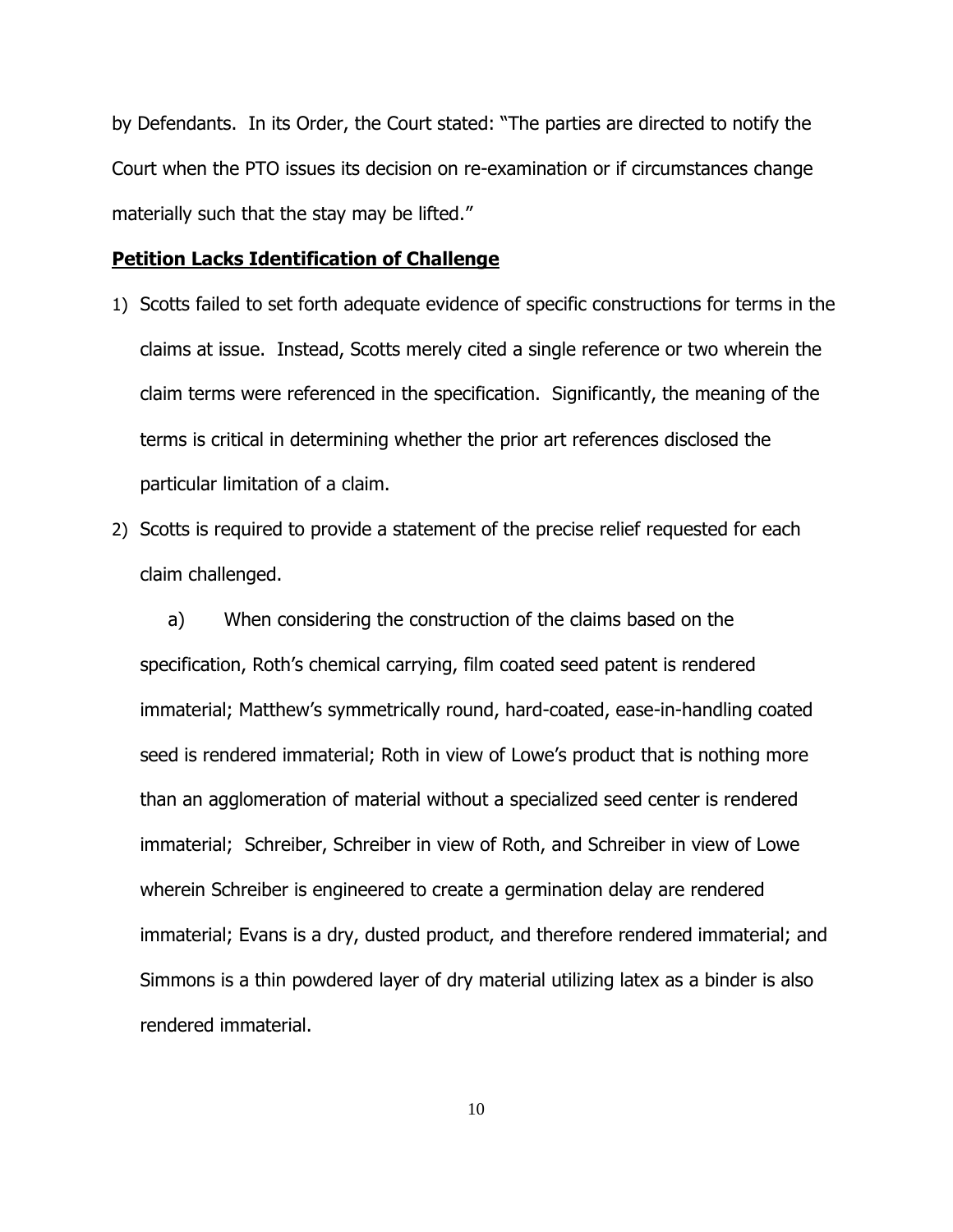b) By another example, the term soil conditioning material has similar aspects that the Petition was lacking in clarity of definition in light of the '259 Patent specification that render the prior art references immaterial.

c) Related matters are substantiated by simple review of the office actions and related Encap responses as to the importance of the claim construction. Additional evidence of the Petition's lack of complete term definition can be found in comparing the added definitions in the Request for Ex Parte Reexamination that is not included in the Petition for Inter Partes Review. An essential purpose of the broadest reasonable claim interpretation standard in the amendment process is to encourage a patent owner to fashion clear, unambiguous claims. Only through the use of the broadest reasonable claim interpretation standard can the USPTO ensure that uncertainties of claim scope are removed or clarified.

3) Therefore, because the Petition lacks adequate identification of the specific portions of the specification, Encap respectfully requests the Petition requesting Inter Partes Review for Encap's '259 Patent be rejected in its entirety.

## **Petition lacking substantive argument for unpatentability**

1) The Petition's arguments for unpatentability clearly do not meet the threshold of allowability of "a reasonable likelihood that the petitioner would prevail." Scotts raised grounds for unpatentability under both §102 and §103 based upon three references which Encap had already cited and overcome during the original prosecution of the application resulting in the '259 patent. In determining whether to institute the Inter Partes Review, the Board may take into account whether, and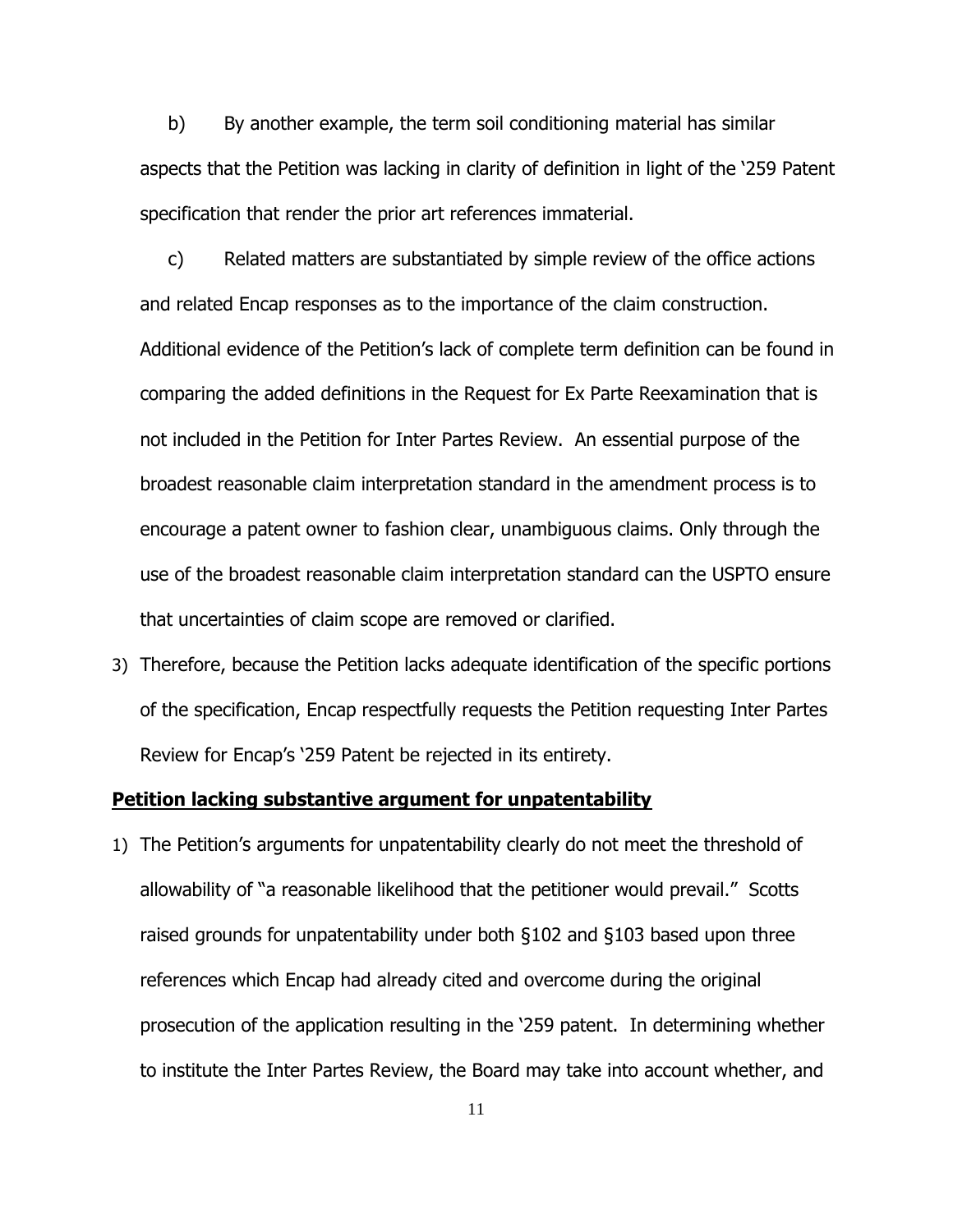deny the petition because, the same or substantially the same prior art or arguments were previously presented to the USPTO. The other patents are certainly identifiably different than the "combination seed capsule" claimed in the claims of Encap's '259 Patent.

- 2) With respect to the § 102 grounds, Scotts' Petition and the claim charts therein, failed to explain how individual elements found in the prior art references are recited in any claims of the '259 Patent.
- 3) The claim charts within the Petition are entirely unclear in how to map stated claim limitations of the '259 Patent to the prior art references Scotts contends should lead to a § 102 or § 103 rejection of the '259 Patent claims.
- 4) Therefore, because Scotts has not established a reasonable likelihood that claims are anticipated by any reference, Encap respectfully requests the Petition requesting inter partes review for Encap's '259 Patent be rejected in its entirety.

## **Petition lacking substantive arguments for obviousness**

- 1) The Board should reject Scotts' obviousness (§103) arguments. In its Petition, Scotts offered obviousness as an alternative to anticipation on a number of combination prior art references. Scotts does not teach any motivation for combining the teachings, as there is none.
- 2) Scotts did not present an obviousness analysis based on the Graham factors. Synopsys v. Mentor Graphics, Case IPR 2012-00021 (PTAB 2013), suggests that such incomplete presentation of obviousness arguments for purposes of an Inter Partes Review is inadequate.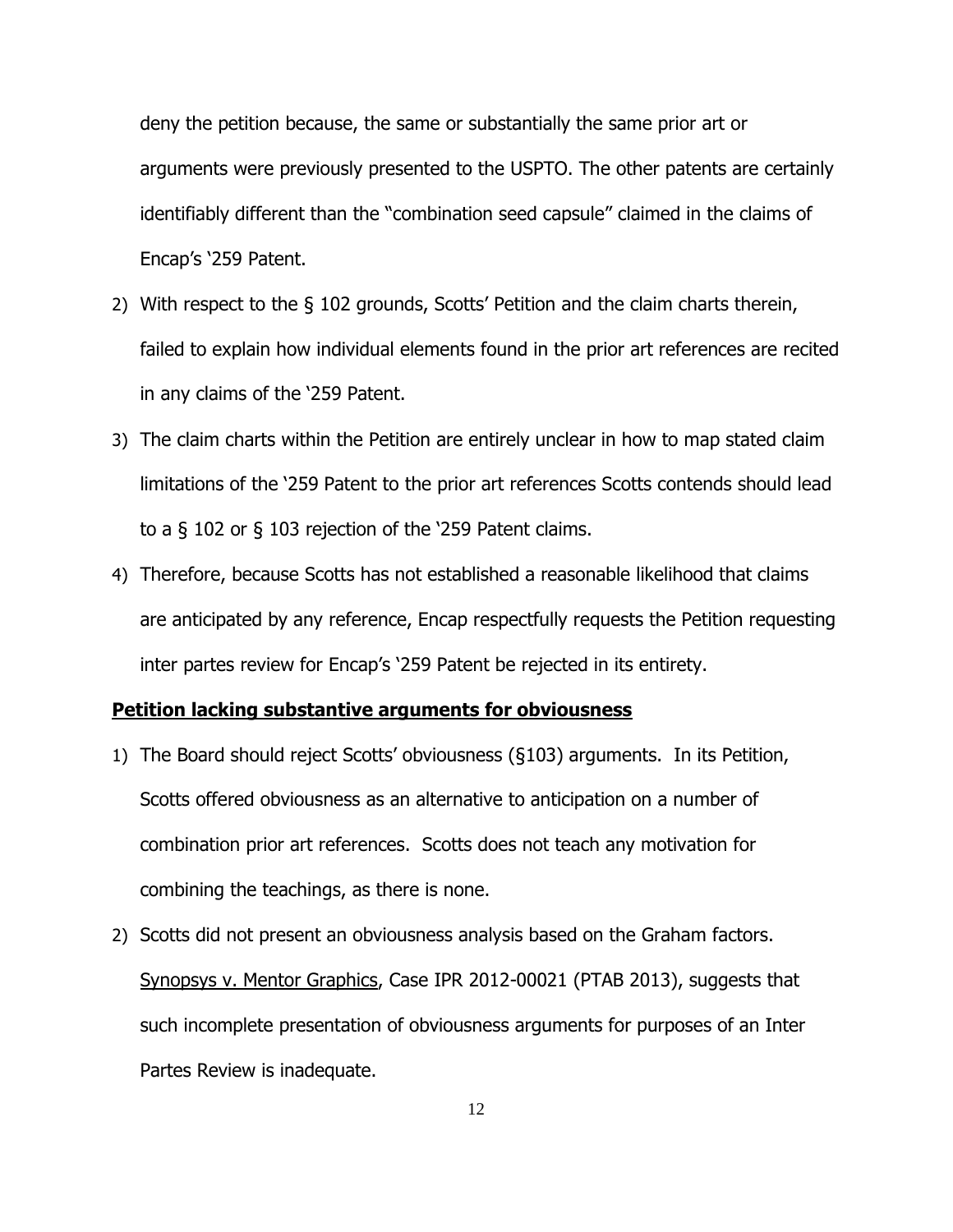- 3) Scotts has not provided sufficient reasoning or facts on which to base a conclusion that a person of ordinary skill in the art would have found the referenced claims obvious. Scotts failed to present any such statements from one of ordinary skill in the art. Nor does Scotts explain why a person of ordinary skill in the art would have found the claimed subject matter obvious in spite of the lack of certain claim elements.
- 4) Scotts does not address proper secondary considerations to their obviousness claims. In 2008, Scotts began to sell products that infringe the '259 Patent; its sales were in the millions of dollars, and now hundreds of millions per year. Encap's '259 invention changed the way Scotts now sells grass seed to the lawn and garden market. Scotts substantiates this change by stating its product fulfills a long term, long felt need. If any of the prior art was obvious, the seed market, including Scotts, would have been fulfilling this long felt need a long time ago.
- 5) Therefore, because Scotts has not established substantive arguments for obviousness, Encap respectfully requests the Petition requesting inter partes review for Encap's '259 Patent be rejected in its entirety.

## **Claim Construction**

Encap has previously set forth its claim construction in the Ex Parte Reexamination of the '259 Patent shown below. In that regard, the '259 patent specification defines a "Combination Seed Capsule" as:

> "at least one soil conditioner and <sup>a</sup> seed capsule made by physically combining the respective soil conditioner and seed with one other, and providing cooperative and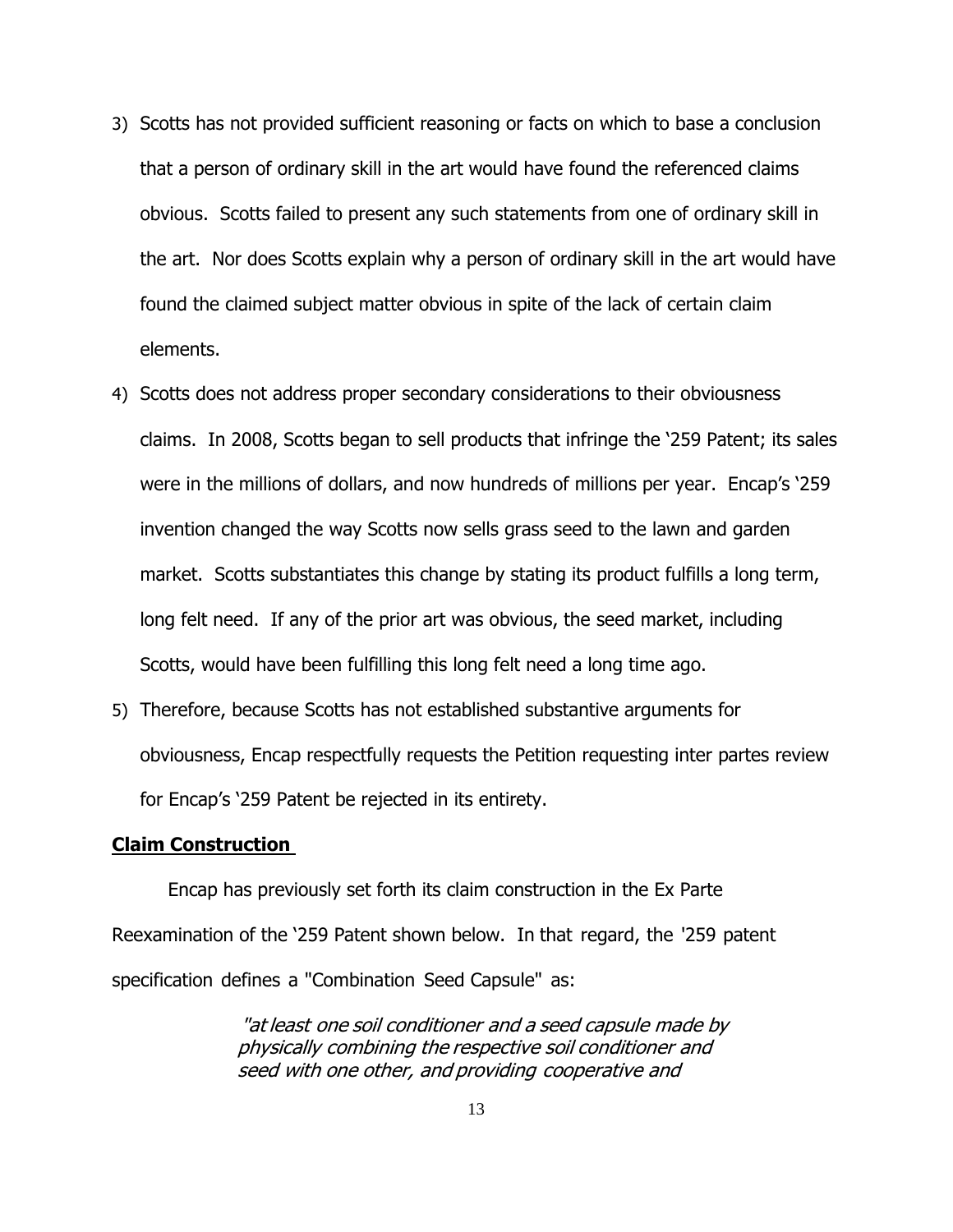beneficial effects of the soil conditioner, working together in <sup>a</sup> controlled intimate relation with the seed to enhance germination and growth processes of the seed and the plant emergent therefrom, greater than when the soil conditioner and seed are applied to the soil separately whereby the respective materials cooperate with each other in support of germination and plant growth. "

The '259 patent specification defines "Soil Conditioning materials"

as:

"<sup>a</sup> particulate powder, fibrous material, or suspension of <sup>a</sup> powder or fibrous material in a liquid carrier which is inherently bound to the seed by a coating process and inherently assists the seed in achieving desired germination and strong early growth wherein the soil conditioning materials beneficially modify soil to which they are applied and provides soil conditioning value to the seed so coated, and in intimate association with the seed irrespective of the general tilth condition of the growth medium into or onto which the seed capsule is applied."

The '259 patent specification describes the "solid state at time of coating" of the soil conditioning materials as: "The soil conditioning raw material may be a particulate powder, or may be fibrous, or may be <sup>a</sup> suspension of <sup>a</sup> powder or fibrous material in a liquid carrier."

#### **No new arguments**

Scotts' Petition does not set forth new/different arguments than what are currently being considered by the Reexamination Unit for the Roth, Lowe and Matthews patents. The argument set forth in the petition regarding the Schreiber patent is consistent with what was addressed during the initial '259 patent prosecution. And the arguments for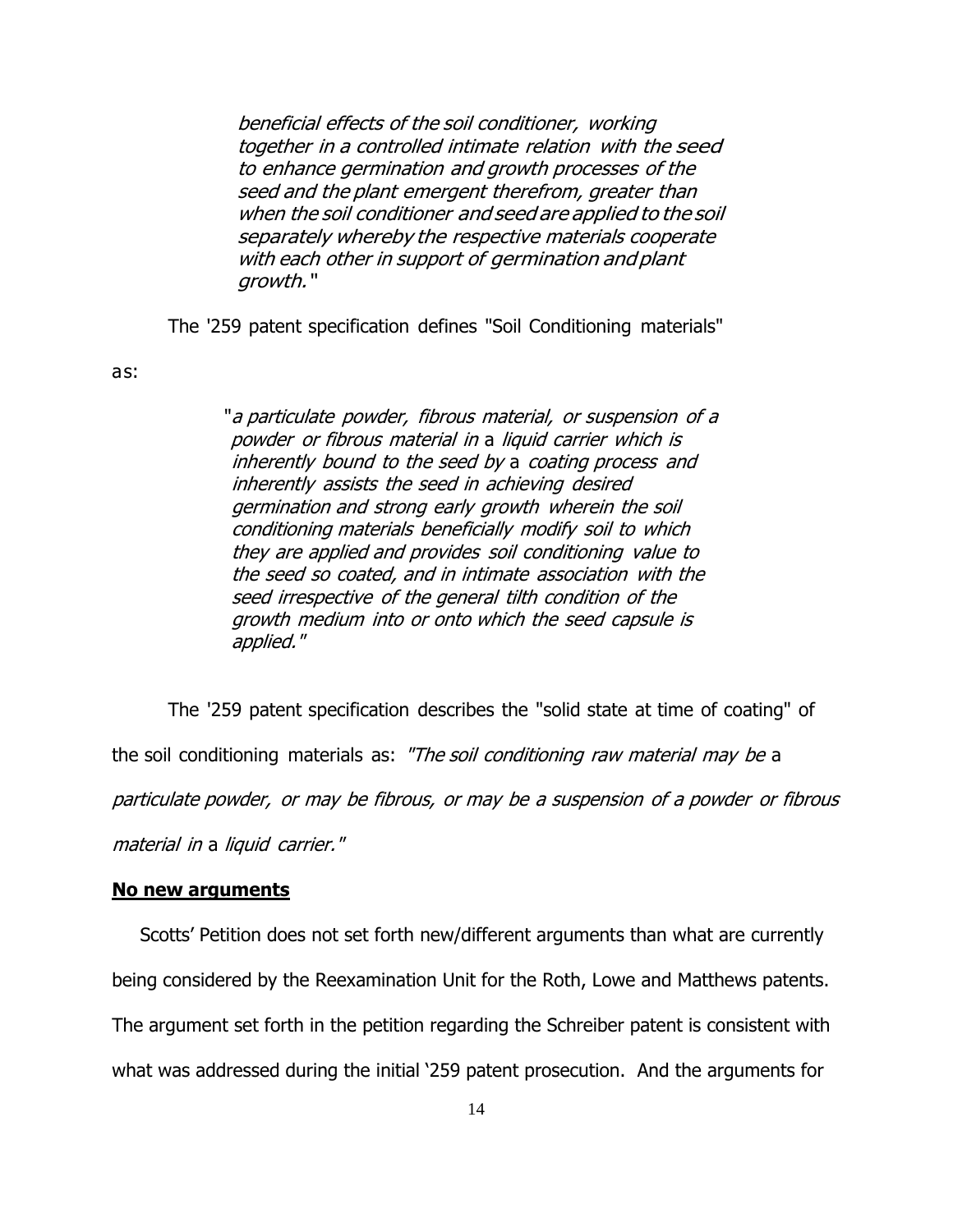unpatentability regarding Evans and Simmons are immaterial to the claims and teaching of the '259 patent.

#### **Matthews**

Matthews states that: "In accordance with the present invention it has been discovered that seeds may be treated with a suitable water-soluble plastic, such as, for example, methyl cellulose, polyvinyl alcohol, sodium alginate, **and** <sup>a</sup> suitable powdered or dust material, to coat the individual seeds and produce seed pellets of uniform size, hardness and germination characteristics." (pg. 2, L. 41-49). Matthews further states: "The pellets or prills are of such hardness, as to be resistant to crushing during packaging, shipping, storage or planting operations, yet sufficiently porous and water-absorptive as to soften readily on contact with soil moisture to permit germination and sprouting." (pg. 2, L. 54- 61). Thus, Matthews discloses a seed pellet that merely "permits" germination, but does not promote or support germination and plant growth. This is because a suitable powdered or dusted material with desired formative effects (pg. 9, L. 99-100) does not disclose a soil conditioning material to one of ordinary skill in the art, even in the broadest definition.

Matthews' desired formative effects resulting from the application of fly-ash, feldspar, or acid-activated earth as "dust" or "finely divided material" have nothing to do with soil conditioning or with providing cooperative and beneficial effects of a soil conditioner to a seed in a controlled intimate relation within a combination seed capsule.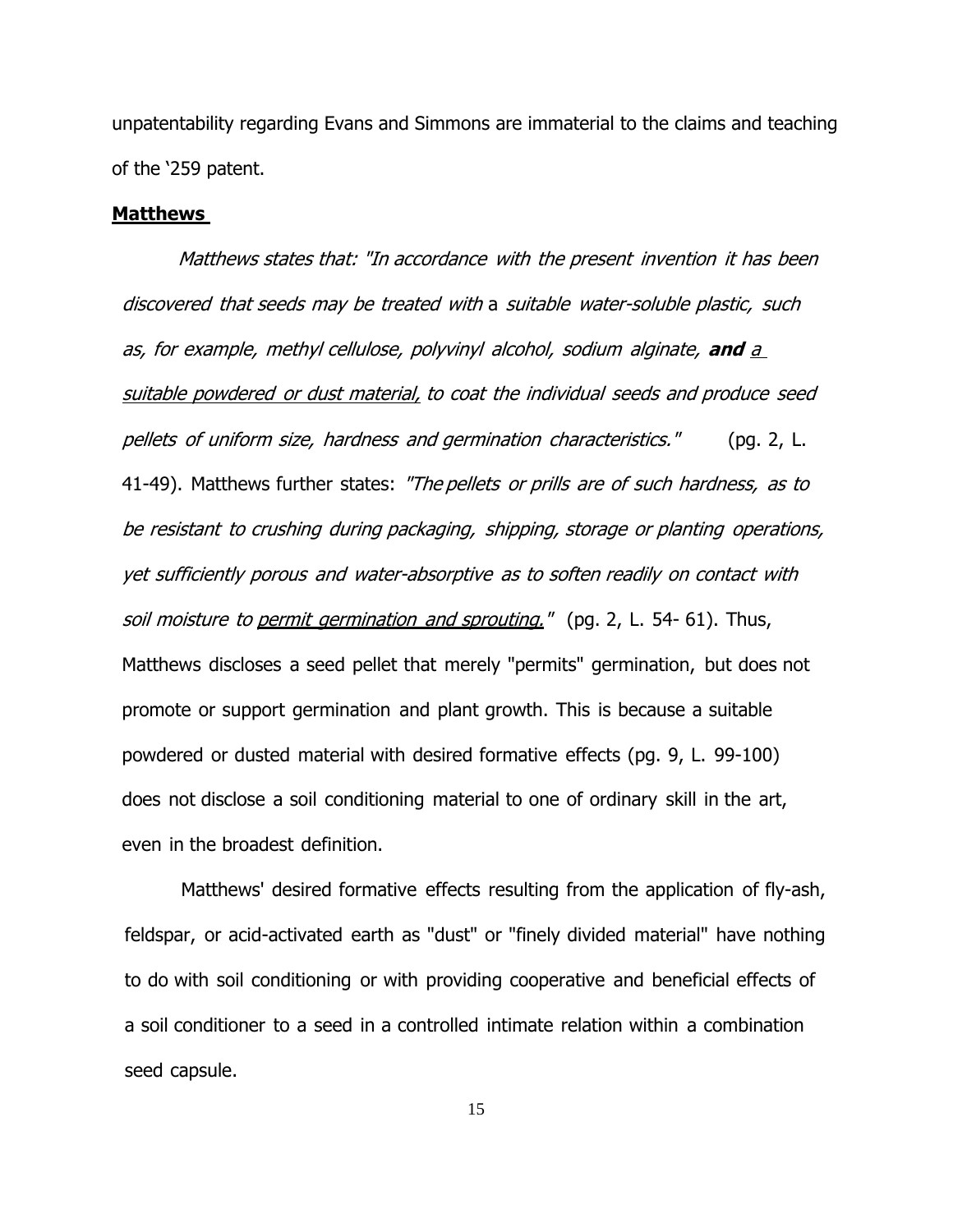Scotts attorney argument that Matthews teaches fly ash, therefore it anticipates, is patentably wrong, since not all fly ash materials are made the same and some cannot operate as soil conditioners. It would not have been obvious to one of ordinary skill in the art reading the Matthews patent prior to the '259 invention to utilize fly ash as a soil conditioning material.

Scotts attorney argument that Matthews teaches feldspar, therefore it anticipates, is patentably wrong, since not all feldspar materials are made the same and some cannot operate as soil conditioners. It would not have been obvious to one of ordinary skill in the art reading the Matthews patent prior to the '259 invention to utilize feldspar as a soil conditioning material.

Scotts attorney argument that Matthews teaches acid activated earth materials, therefore it anticipates, is patentably wrong, since not all acid-activated earth materials are made the same and some cannot operate as soil conditioners. It would not have been obvious to one of ordinary skill in the art reading the Matthews patent prior to the '259 invention to utilize acid-activated earth as a soil conditioning material.

The shell of Matthews becomes sufficiently porous, and softens readily on contact with soil moisture to permit germination and sprouting. Thus, Matthews discloses a seed pellet that permits germination but does not support or promote germination.

Matthews specifically discloses that a water soluble plastic material must be added to the tough outer shell to allow for germination (pg. 3, L. 5-11), and that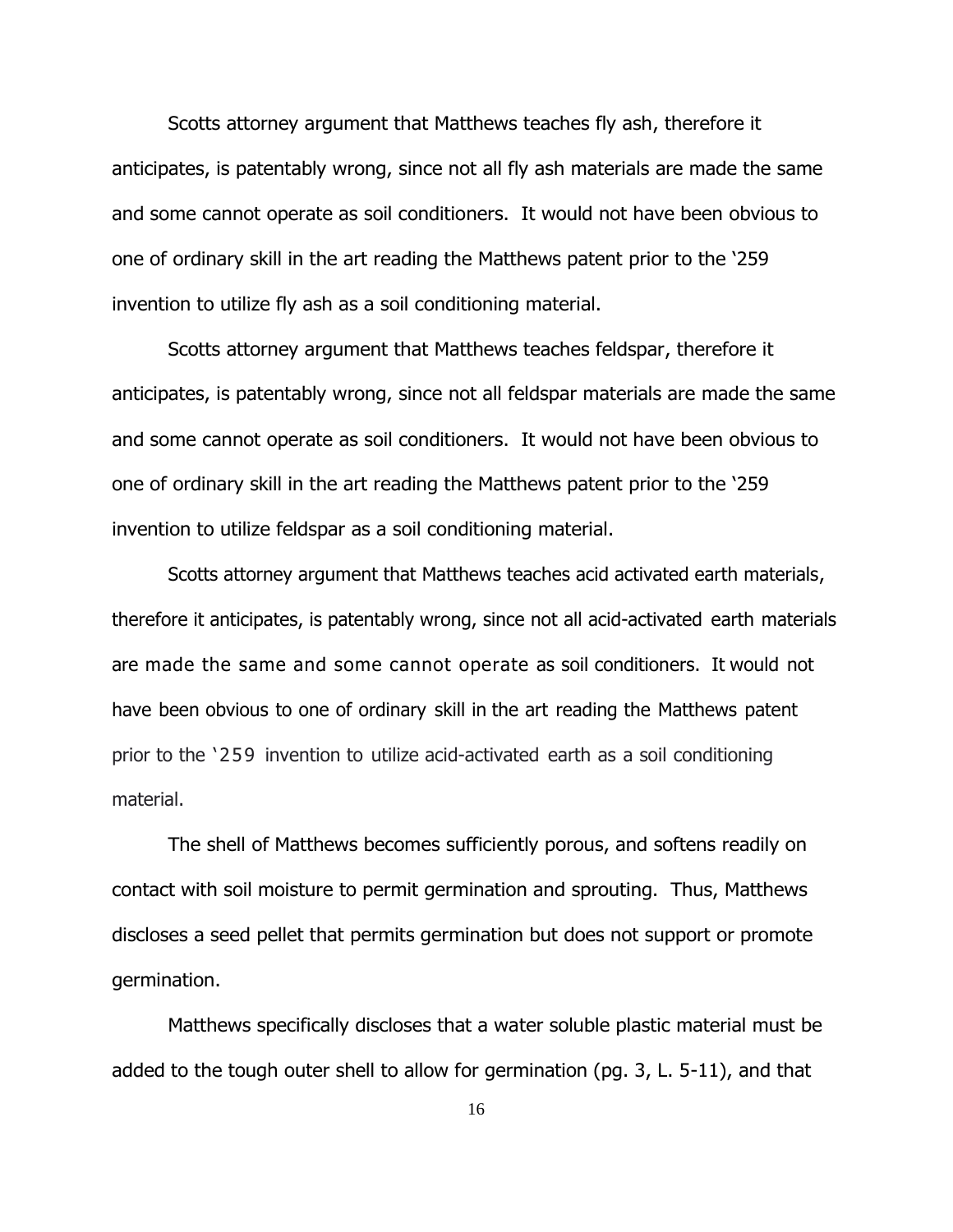failure to add a water soluble plastic material results in a coating that fails to permit the ready passage of moisture during planting, yielding unsatisfactory germination. (Pg. 1, L. 82-85). Therefore, Matthews discloses the combination of the water soluble plastic material with the dust material to form the hard outer coating, and this hard outer coating is not a soil conditioning material.

Thus, Matthews fails to disclose a "soil conditioning material" as defined in the '259 patent because there is absolutely no disclosure that the dust materials beneficially modify the soil, nor do they assist the seed in achieving desired germination.

## **Roth**

The Roth reference was previously addressed during original prosecution and thus the question of patentability was decided previously. Roth 's coating product (methanol activated sludge: MAS) with only 0.05 to 1.75% solids is not a slurry in the required solid state required by the claims since few seeds would be coated, or come in contact, with the "solid" constituent. MAS is a "pudding" which is considered to lack solids.

In an Office Action dated June 18, 1999, the Examiner rejected the claims as being anticipated by Roth and refers to Claim 9 of Roth, which states in part "methanol treated activated sludge solids in an amount of from about 0.006% to about 2.5% by weight of said composition." Therefore, the Examiner was well aware of the "solids content" taught by Roth when the Examiner allowed the claims of the '259 patent.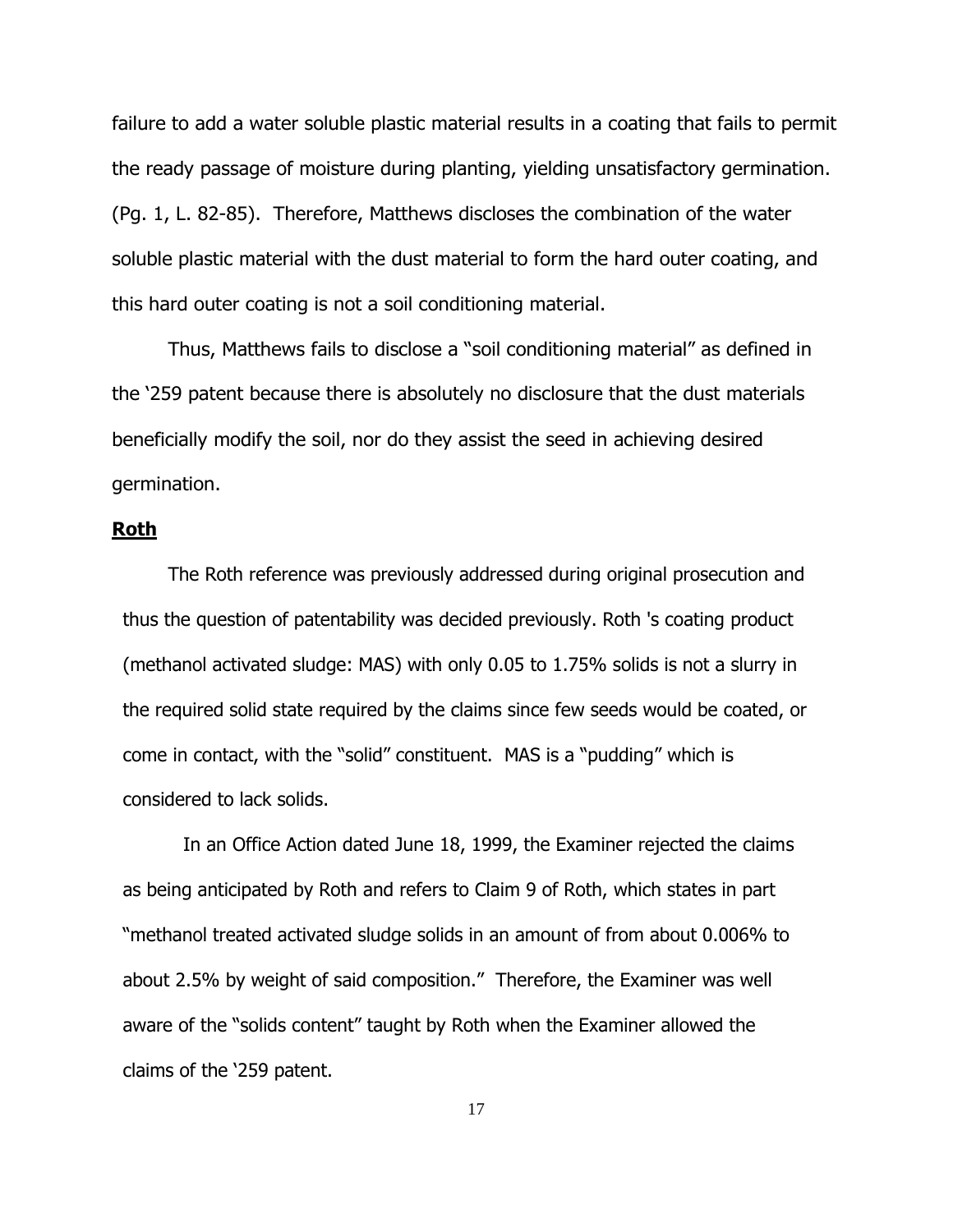On August 21, 2000, Mr. Weiss, applicant's attorney sent a fax which included a Draft Amendment to Examiner Grunberg. The Draft Amendment showed Amended Claim 77 stating "said soil conditioning being in a solid state at the time of coating" was added. Mr. Weiss argued in the Amendment that Roth does not anticipate or make obvious the above claim. The argument further continued that Roth teaches the coating is liquid and viscous at time of coating. In the proposed argument, Mr. Weiss specifically referred to Col. 3, lines 50-51 which stated "the solids content of viscous product should be in the range of 0.1 to 2.5%". Mr. Weiss cited to several other sections of the Roth patent which further teach Roth using a viscous liquid.

On September 8, an interview was conducted with the Examiner discussing that the soil conditioning materials may be in the form of a particulate powder, or may be fibrous, or may be a suspension of a powder or fibrous material in a liquid carrier at time of application as defined in col. 8, lines 1-3 of the '259 patent. As a result, the Examiner stated: "[b]ased on the proposed draft amendment and arguments recited therein, the prior art is overcome." A Notice of Allowability was subsequently entered by the Examiner that further included an Examiner's amendment to add the language "said soil conditioning materials being in a solid state at time of coating" to application claims 77 and 85, which ultimately issued as patent claims 1 and 7.

It is clearly shown that Examiner Grunberg reviewed the section of the Roth patent which describes the "solids content" and therefore there is no substantial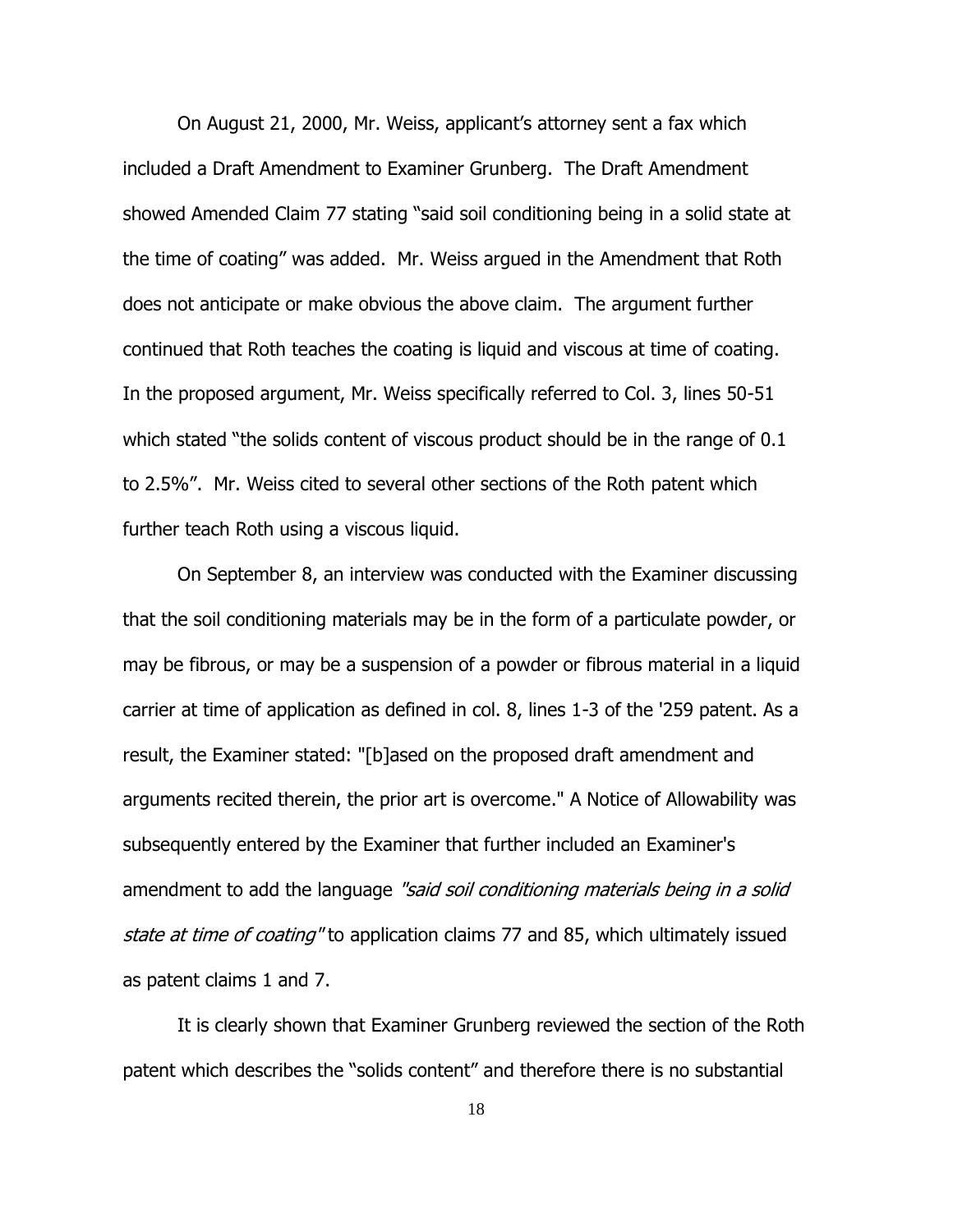new questions since the arguments were considered by the Examiner of the '259 patent.

The same issue involving the Roth reference was previously addressed during the original prosecution of the '259 patent, and the claim language "said" soil conditioning materials being in a solid state at time of coating" was found sufficient to distinguish over Roth. M.P.E.P. § 2242; In re Recreative Technologies Corp., 83 F.3d 1394, 1396, 38 USPQ2d at 1777 (Fed. Cir. 1996) ("[O]nce it becomes apparent that there is no new question of patentability, it is improper to conduct reexamination on an old question that had been finally resolved during the initial examination."); see also *In re NTP, Inc.*, 654 F. 3d 1268, 1278 (Fed. Cir. 2011). Patent Owner should not now be forced to re-argue the same issue that was previously allowed by the Patent Office.

The key distinguishing characteristic of the present claims is that the claims recite "said soil conditioning materials are in a solid state at time of coating". The coating of Roth is liquid and viscous at time of coating (Roth at Col. 3, L.48-49) and is applied as a sprayable solution (col. 3, L.67), viscous gel (col. 4, L. 25) or dip/spray coat (col. 4, L. 32). Moreover, Roth defines MAS to have a solids content of 0.1% to 2.5%. Roth further teaches that this MAS is diluted to form a final wet mixture that is applied to form a film. (col. 5, L. 15- 24). In all examples offered by Roth, the MAS is diluted to a 50% concentration with the addition of a solvent. This results in a solids content of 0.05% to 1.75% of polymeric coating material. A viscous solution of 98.25% to 99.95%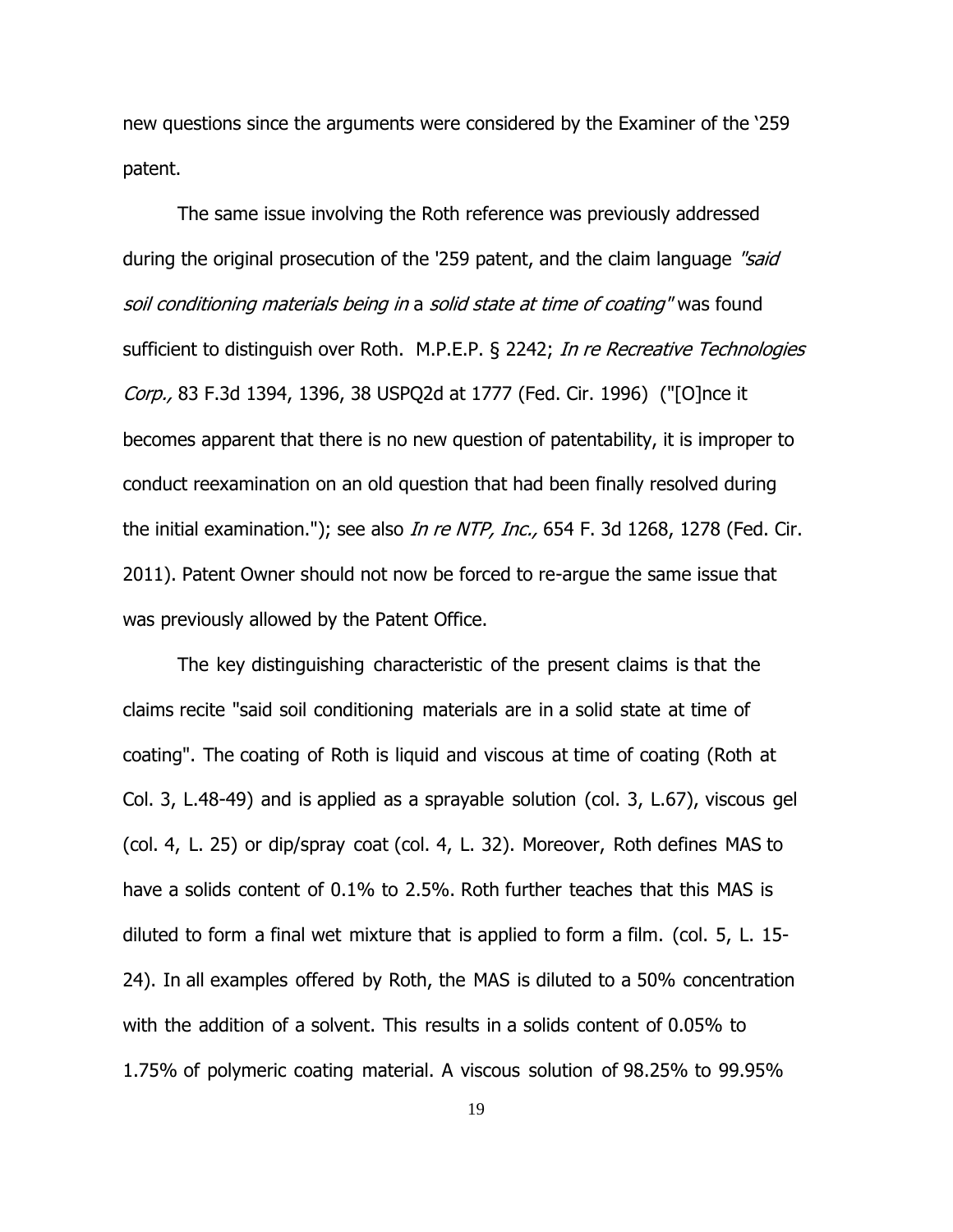non-solids (i.e. 98 to 99.9% liquid) is not a slurry in the required solid state at the time of coating as required by claims of the '259 patent. Such a liquid solution would result in the vast majority of seeds coated to NOT come into contact with the miniscule solid constituent present.

Roth is further distinguished from the claims of the '259 patent because MAS is not a soil conditioner. While sewage sludge is listed as a soil conditioner in the '259 specification, the methanol activated sludge of Roth is a transformed material that is not disclosed or claimed to be a soil conditioner anywhere. Both Roth and the underlying Davis and Wallen fail to disclose that the methanol activated sludge is a soil conditioner, or even that the treated sludge has any soil conditioning properties. It is not adequate to assume that, if sewage sludge may be considered a soil conditioner, that the chemically altered and fermented MAS would be the same. Moreover, rather than operating to support germination and plant growth, the referenced MAS is explicitly defined as a "carrier substance." (col. 3, L. 24- 25). Thus, from reading the information provided in Roth, Davis and Wallen, one skilled in the art would not understand the methanol-activated sludge to be a soil conditioner within the meaning of the '259 patent.

Thus, Roth explains: "[i]t was unexpectedly discovered that MAS provided excellent carrier and controlled release properties when combined with agricultural chemicals." (col. 3, L. 55-57). Furthermore, as noted, Roth discloses that sewage sludge must be pre- activated with a chemical (methanol), through a lengthy fermentation process, in order to transform the sewage sludge into the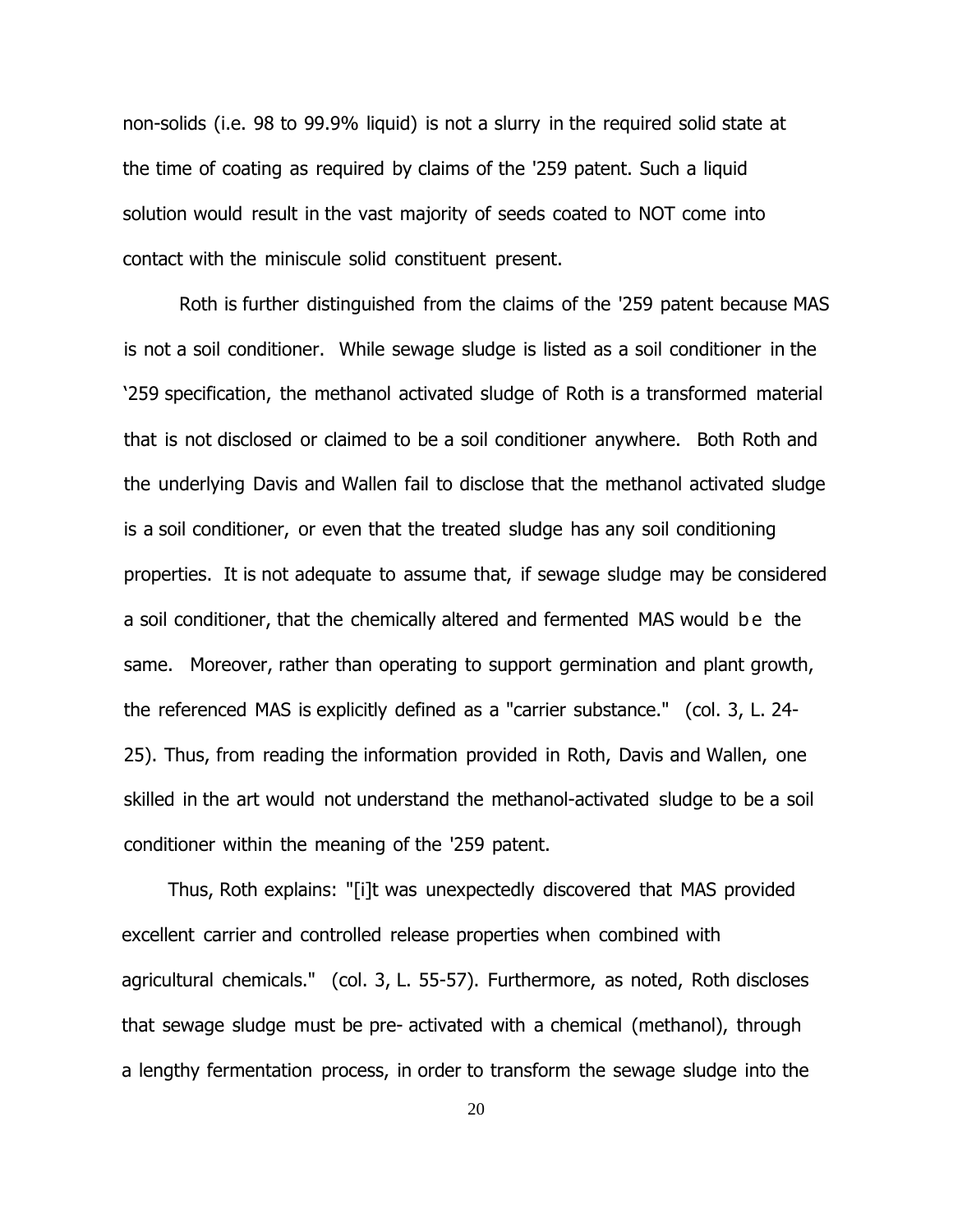new polymer product that is the subject of the invention and that is described as "black pudding." (Col. 3, L. 26-31)

Not all sewage sludge is the same, as properties and material concentrations can vary based on source material and treatment strategy employed. And therefore, not all sewage sludges can be considered soil conditioners.

Therefore, Roth does not anticipate or make obvious utilizing sewage sludge as a soil conditioning material. Based on the source of the waste material and treatment methods of the sewage sludge, some of the resultant treated sewage sludge cannot be used as soil conditioning material.

The '259 Patent teaches the use of sewage sludge materials, but does not go so far as to include all sewage sludge materials. The Roth Patent teaches the use of sewage sludge materials, but does not go so far as to include all sewage sludge materials.

MAS is treated sewage sludge that has undergone a transformation induced by a fermentation process wherein methanol is added to the sewage sludge in order to transform the sludge material into a new polymer based substance. The material characteristics between these two products, pre- and post-transformation, are vastly different.

With these grossly different material properties pre- and post- the fermentation process, along with the potentiality that the fermentation processes' source material may be unfit to be a soil conditioning material, it would not have been obvious to one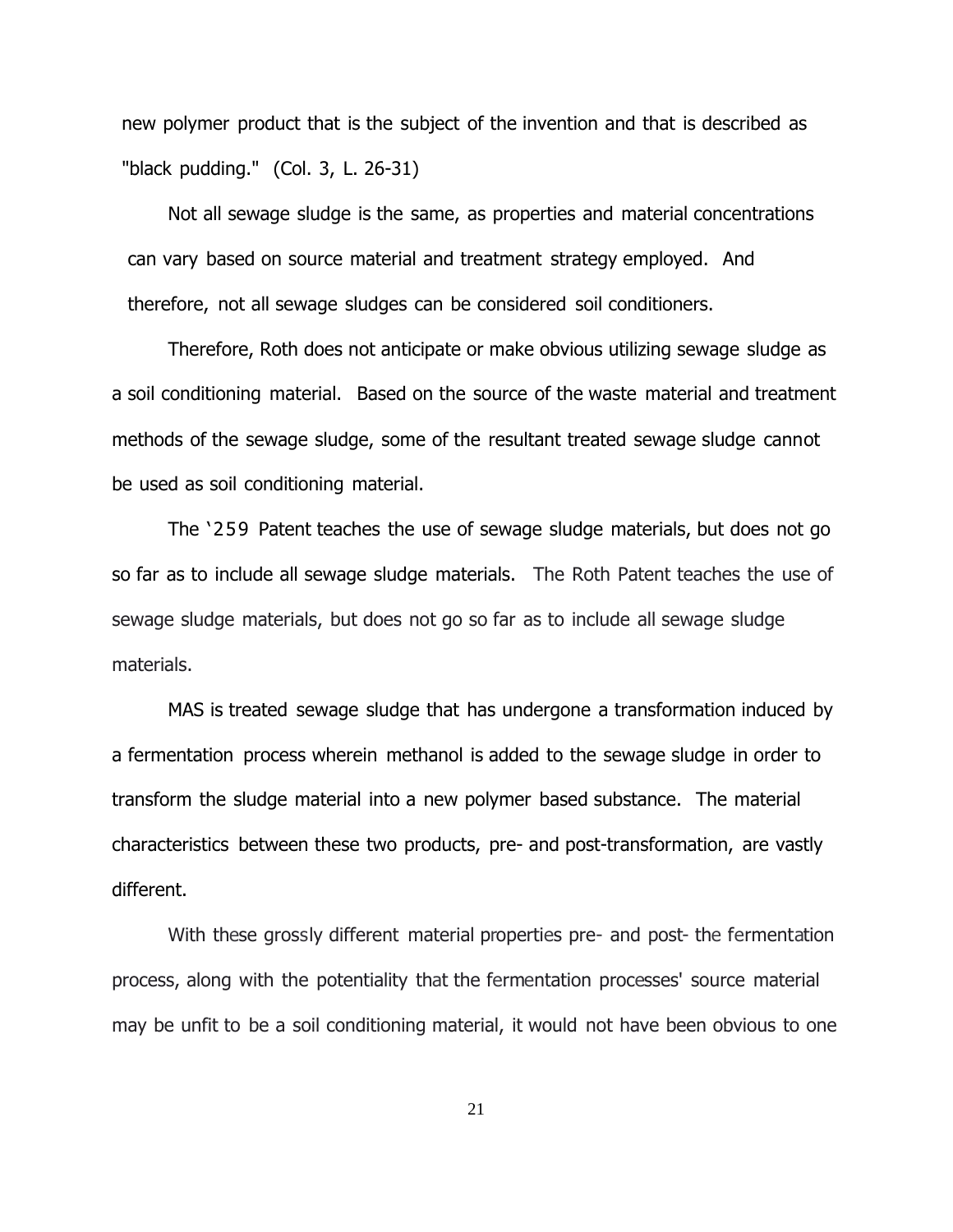of ordinary skill in the art reading the Roth patent prior to the '259 invention to utilize MAS as a soil conditioning material.

Roth teaches that the MAS is a controlled release carrier for agricultural chemicals. MAS, a transformation of activated sludge, does not inherently possess properties that assist the seed in achieving desired germination and early growth. (col. 2 lines 3-8; col. 1 lines 6-10; col. 2 lines 48-52; col. 5 lines 35-43; col. 4 lines 8-9; col. 4 lines 12-17; col. 3 lines 23-26; col. 2 lines 13-44) Rather, Roth cites a report (col. 3, lines 23-31) that the invention of Roth teaches that the dried MAS film with incorporated pesticides has been found to be effective slow release agent (pg. 205, col. 1 lines 30-32 of report by Davis and Wallen). The MAS taught in Roth is not a soil conditioning material. It is a black pudding like product. MAS is a chemically treated sludge that transforms the state of the activated sludge material into a black, pudding like state through fermentation. Further, Roth does not teach that the soil conditioning materials are in a solid state at time of coating. Roth teaches a viscous liquid product. As found by the original Examiner of the '259 patent, who recommended the language to the patent owner that the soil conditioning materials be in a solid state at time of coating to overcome anticipation and obviousness of the Roth patent, Roth does not teach this limitation based on all of the teachings of the Roth patent including the range of solids disclosed at col. 3 lines 23-63, which was examined by the original Examiner.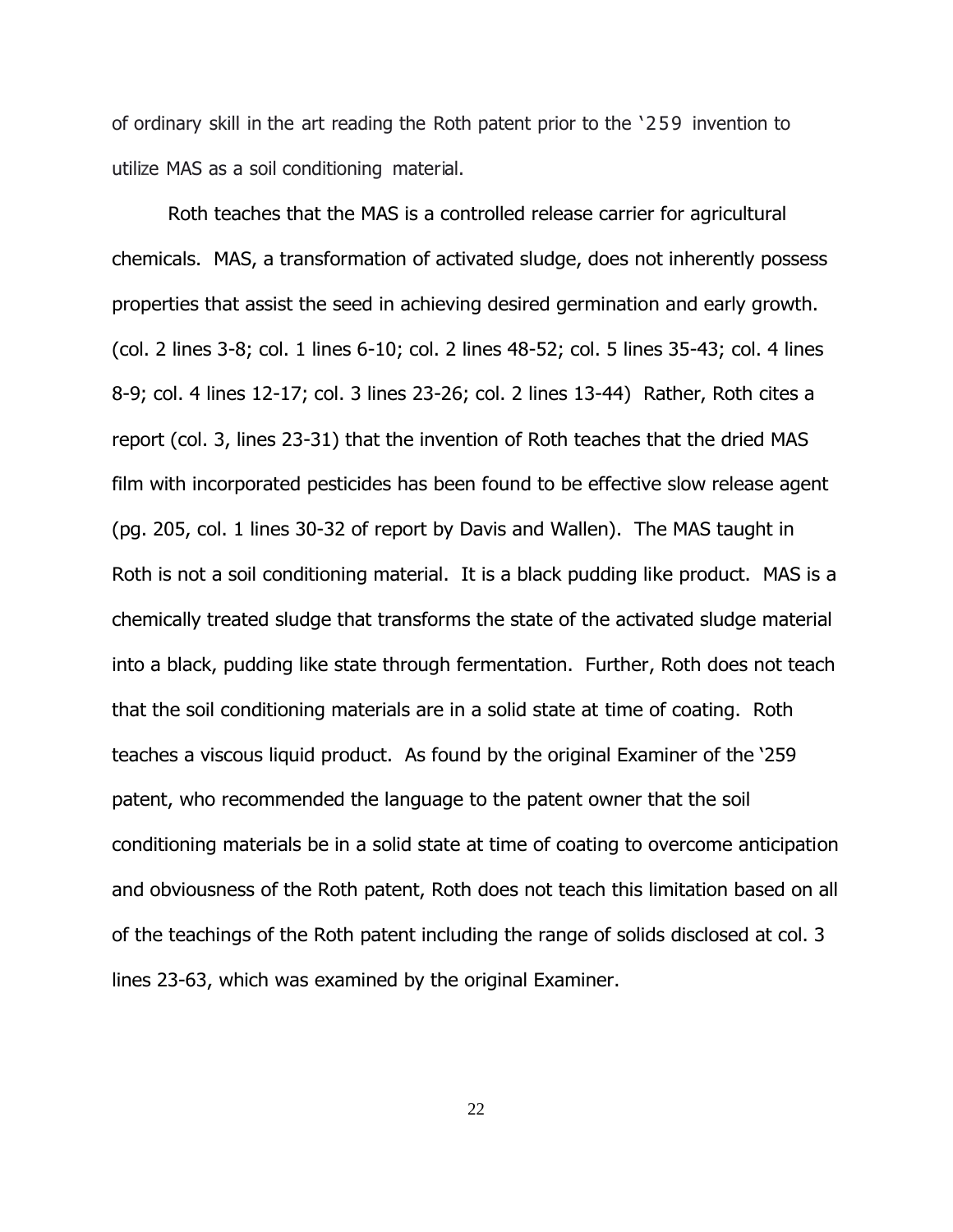#### **Lowe**

Agglomeration, as defined in the '259 patent specification, involves the process used to "bind or agglomerate a plurality of types of particles and/or materials into coated seed capsules" (col 14, lines 62-64).

Lowe teaches a form of agglomeration technology that combines various particles and/or fibers together to form individual granules consisting of said particles and/or fibers. In particular, Lowe teaches "The granule is formed by the agitative agglomeration of a plant fiber slurry and resembles a clay granules in all respects…" (Abstract). Lowe goes on to state that "During agitation, the fibers begin to interlock and bond together to form the granules" (col 3, lines 21-22).

The agitation agglomeration process employed by Lowe results in homogenous granules of the lime material introduced into the agglomeration equipment. There is no "intelligence" in what material serves as the core or pseudo core of formed agglomerates.

Given the teaching of Lowe, it would not have been obvious, nor anticipated, to one of ordinary skill in the art to apply the agitation agglomeration process of Lowe without seed in combination with the Roth reference to form the combination seed capsule of the '259 patent.

Lowe discloses use of a papermaking byproduct. However, Lowe teaches the use of the papermaking byproduct in forming a granule. Nowhere is a seed disclosed in Lowe. There is no seed, so there cannot be a capsule-type product, as there is no core taught in Lowe.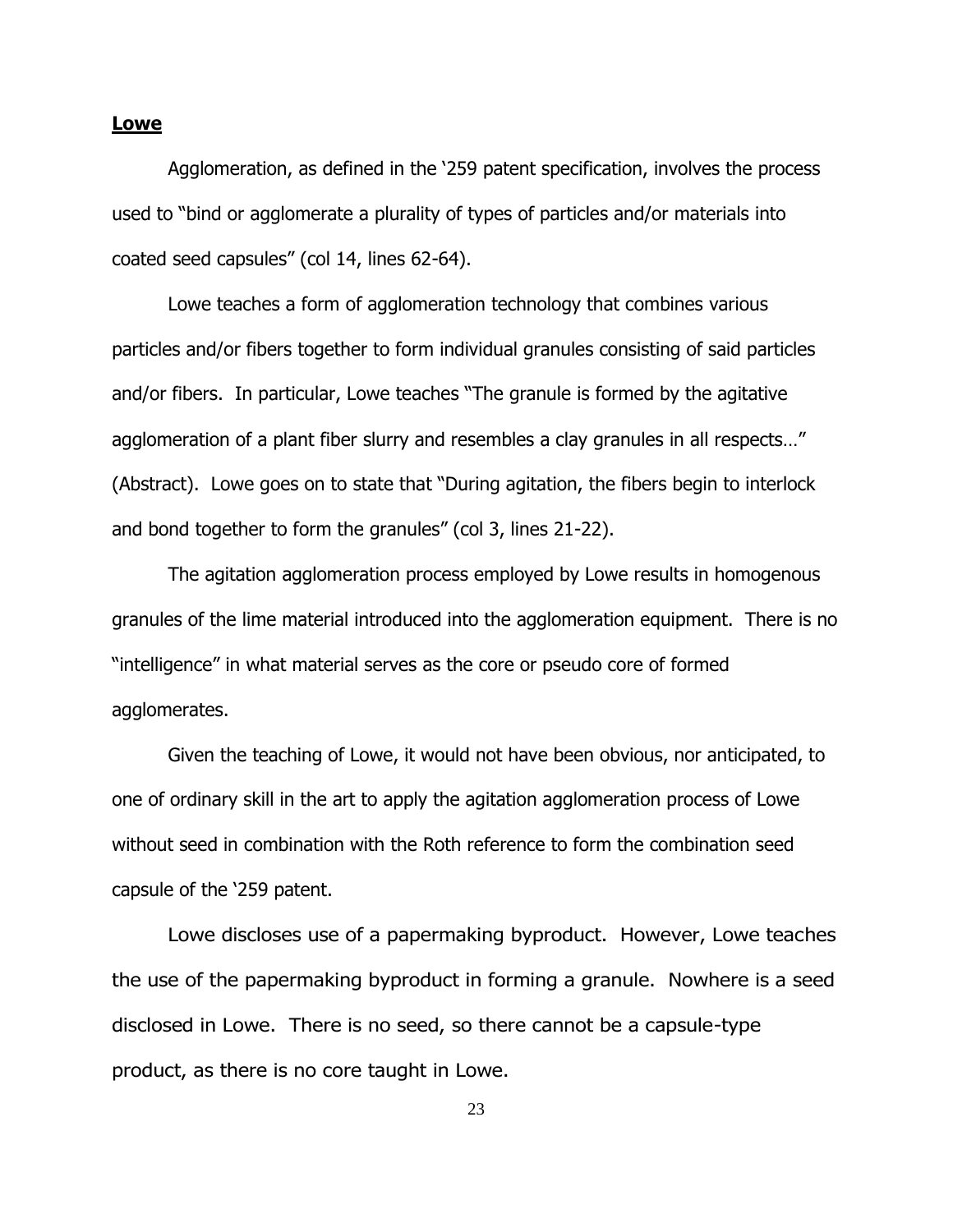Roth does not disclose a coating of a composition comprising soil conditioning material. The chemically activated MAS is not a soil conditioning material, but a carrier. Further Roth does not teach that the soil conditioning materials being in a solid state at time of coating. Roth teaches a viscous liquid which was already established in the prosecution of the '259 patent by the original examiner.

Lowe teaches an agglomeration operation which does not have a core or seed as required by the claims. In using the agglomeration operation taught by Lowe, a user may have several seeds in one agglomerate, or may have no seeds in an agglomerate.

#### **Schreiber**

In the June 18, 1999 Office Action, the Examiner states on page 13 that "Schreiber, U.S. Patent No. 3,698,133 does not teach a combination seed capsule which can be easily broadcasted and contains nutrients, herbicides, pesticides, a bitter substance, and a soil conditioning substance. Further, the Examiner states that Schreiber teaches a multiple layered coating in which the outer coating delays germination until environmental factors are conducive to growth.

In applicant's response of December 14, 1999, applicant stated that there was a difference between the agglomeration process described in the present application and the coating process described in the prior art. Specifically it was discussed the difference between a tumbling and mixer agglomeration versus a spraying method which is a coating method and not an agglomeration method.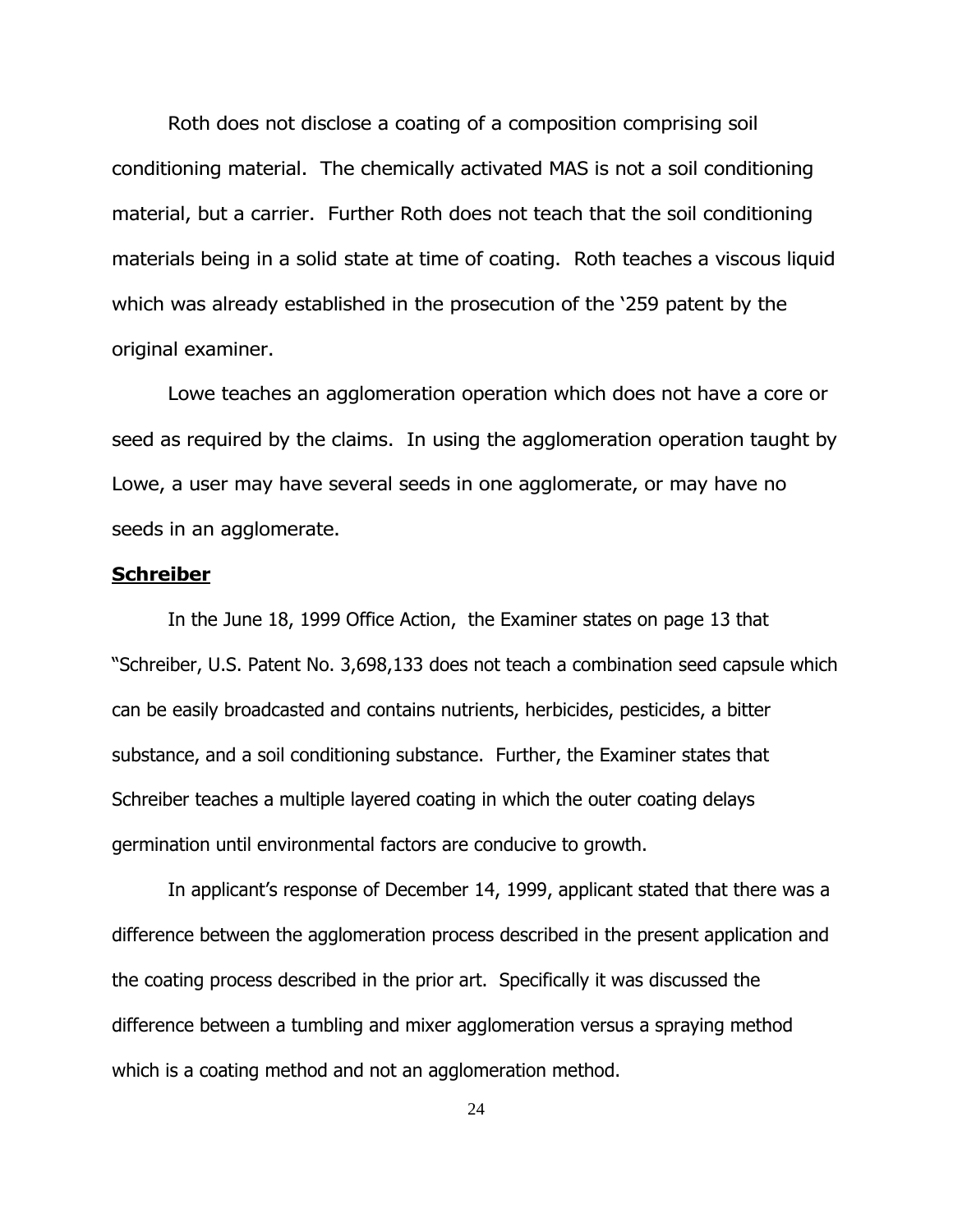#### **Evans and Simmons**

The Petitioner specifically has put these references in based on patent owner's new claims in the Ex Parte Reexamination which add "water-absorbing properties" to the new claims. These references are improperly being cited to the '259 patent claims. Further, Evans is immaterial because it is a dry, dusted product, and Simmons is immaterial because it is a thin powdered layer of dry material utilizing latex as a binder.

### **Secondary Considerations for Obviousness**

In 2009, Scotts began selling products that Encap alleges infringe the claims of Encap's '259 Patent. The Scotts Miracle-Gro Company's 2008 Annual report states: "Among our new offerings in fiscal 2009 will be two innovative grass seed products – EZ Seed™ and Turf Builder® Water Smart™ Grass Seed." In the Complaint, Encap alleges that Defendants' Turf Builder® Water Smart™ Grass Seed products infringe the claims of Encap's '259 Patent.

The Scotts Company and The Scotts Miracle-Gro Company also advertise that the Turf Builder® Water Smart™ Grass Seed products successfully address a long felt need within the market place.

#### **Burden of Proof**

The moving party has the burden of proof to establish that it is entitled to the requested relief per 37 CFR 42.20(c). Given the various aforementioned reasons, and/or any combination thereof, Encap respectfully requests that the Petition for Inter Parte Review be rejected, in its entirety.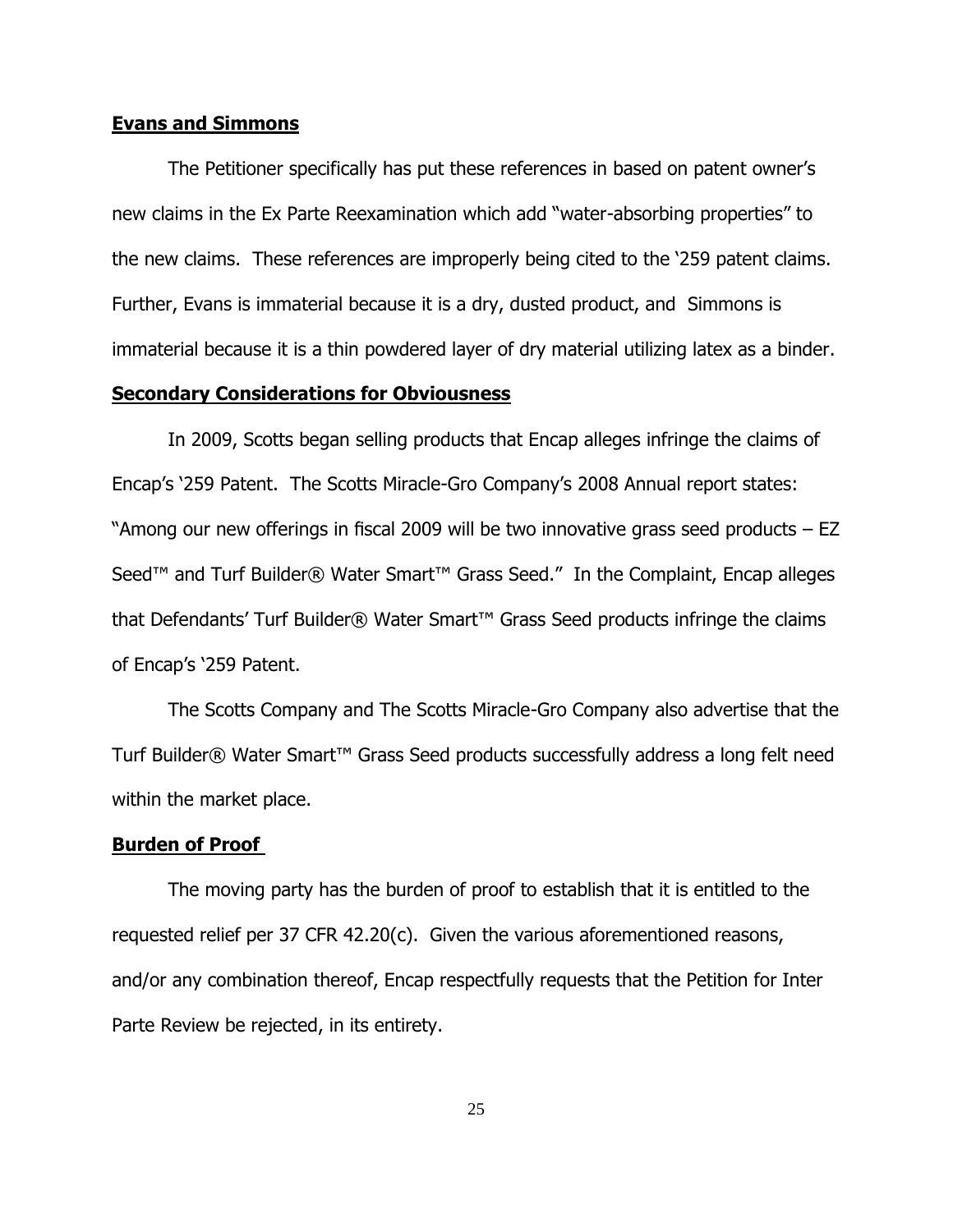## **Management of the Record**

Encap respectfully requests that any and all arguments set forth in the '259 Patent Petition requesting an Inter Parte Review be expunged immediately and completely from the record in order that the Examiner in the Ex Parte Reexamination not be biased by these arguments. As set forth above, the MPEP strictly prohibits Scotts from participating in the Ex Parte Reexamination of Encap's '259 Patent. The submittal of arguments set forth in Scotts Petition for Inter Partes Review to the present Examiner of the Reexamination would be a gross violation of the rules expressly prohibiting Scotts from participating in any way whatsoever in the Ex Parte reexamination process. These violation(s) would be worthy of sanction considerations.

Respectfully submitted, this 15th day of April, 2013.

Respectfully submitted,

/philipmweiss/ Philip M. Weiss (PW 4505) WEISS & WEISS 410 Jericho Turnpike, Suite 105 Jericho, NY 11753 TELEPHONE: (516) 739-1500

Attorneys for Plaintiff